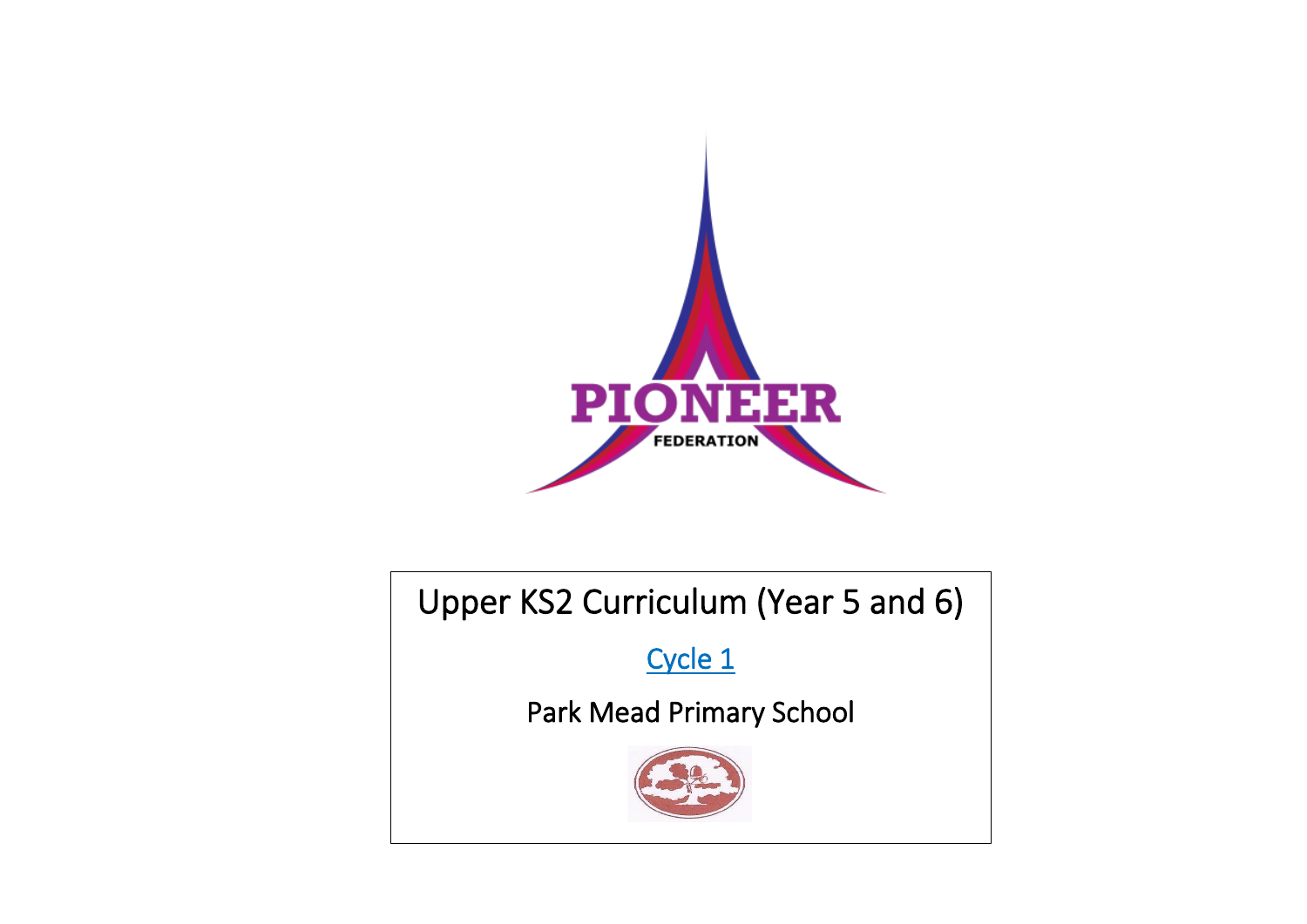## UKS2 Curriculum (Year 5 and 6)

Cycle 1

|                                                                                                                                                  | Term 1                                                                                                                                                                                                                                                                                                                                                                                                                                                                                                                               | Term 2                                                                                                                                                                                                                                                                                                                                                                                                                                                                                                                                                                | Term 3                                                                                                                                                                                                                                                                                                                                                                                                                                                                                                                                                                     | Term 4                                                                                                                                                                                                                                                                                                                                                                                                                                                                                                                                                                                                                                                                  | Term 5                                                                                                                                                                                                                                                                                                                                                                                                                                                                                                                                        | Term 6                                                                                                                                                                                                                                                                                                                                                                                                                                                  |
|--------------------------------------------------------------------------------------------------------------------------------------------------|--------------------------------------------------------------------------------------------------------------------------------------------------------------------------------------------------------------------------------------------------------------------------------------------------------------------------------------------------------------------------------------------------------------------------------------------------------------------------------------------------------------------------------------|-----------------------------------------------------------------------------------------------------------------------------------------------------------------------------------------------------------------------------------------------------------------------------------------------------------------------------------------------------------------------------------------------------------------------------------------------------------------------------------------------------------------------------------------------------------------------|----------------------------------------------------------------------------------------------------------------------------------------------------------------------------------------------------------------------------------------------------------------------------------------------------------------------------------------------------------------------------------------------------------------------------------------------------------------------------------------------------------------------------------------------------------------------------|-------------------------------------------------------------------------------------------------------------------------------------------------------------------------------------------------------------------------------------------------------------------------------------------------------------------------------------------------------------------------------------------------------------------------------------------------------------------------------------------------------------------------------------------------------------------------------------------------------------------------------------------------------------------------|-----------------------------------------------------------------------------------------------------------------------------------------------------------------------------------------------------------------------------------------------------------------------------------------------------------------------------------------------------------------------------------------------------------------------------------------------------------------------------------------------------------------------------------------------|---------------------------------------------------------------------------------------------------------------------------------------------------------------------------------------------------------------------------------------------------------------------------------------------------------------------------------------------------------------------------------------------------------------------------------------------------------|
| (Texts that MUST be covered are underlined. Others are offered as options for teacher/class selection)<br><b>TENT</b><br>$\overline{\mathsf{M}}$ | Local Study - What<br>happened where I live in<br>Victorian times?<br>Event: Victorian Day<br>Key Texts: Street Child,<br><b>Oliver Twist</b><br>History: Victorians, The<br>changing power of<br>Monarchs<br>Science: Properties and<br>changes of materials<br><b>Computing: 5.1 Coding</b><br>Art/DT: Victorian Artist<br><b>RE: Understanding</b><br>Christianity - PEOPLE OF<br><b>GOD</b><br>Music: Songs from<br>'Oliver!'<br>PSHE: Celebrating<br><b>Difference</b><br>MFL: Describing Me,<br>Telling the time<br>PE: Hockey | Local Study - What<br>happened where I live in<br>Victorian times?<br>Event: Preston Manor trip<br>Key Texts: Alice in<br>Wonderland.<br>Geography: How has my<br>local area changed over<br>time?<br>OS map skills<br>Geography of the local area<br>Seasons<br>Science: Earth and Space<br>Computing: 5.2 Online<br>Safety 5.4 Databases<br>Art/DT: Printing and Clay<br>work<br>RE: Why is light an<br>important sign at<br>Christmas?<br>Music: Old Music Hall<br>songs/ Christmas songs<br>PSHE: Being me in the world<br>MFL: School and Christmas<br>PE: Dance | <b>Shang Dynasty of Ancient</b><br>China<br>Event: Chinese New Year<br>Celebration<br><b>Key Texts: Firework</b><br>Maker's Daughter, The<br>Great Race, Yen Shen.<br>History/Geography:<br>Chinese History, physical<br>and human geography of<br>China<br>Science: Animals including<br>humans<br>Computing: 6.5 Text<br>Adventures<br>Art/DT: Chinese Art -<br>comparison of artists<br>RE:<br>What can we learn from a<br>Mandir?<br>Music: Pentatonic scales/<br>own composition<br>PSHE: Healthy Me<br>MFL: Everyday life and<br>routines, animals<br>PE: Gymnastics | <b>Survival of the Fittest?</b><br>Event: The Briars trip<br>Key Texts: Non-Fiction,<br>information texts. Origin<br>of the Species (by Sabina<br>Radeva), The 'What on<br>Earth?' Wall Book.<br>History: How have people<br>changed over time?<br>Significant people in<br>history<br>Science: Evolution and<br>inheritance<br>Computing: 5.3<br>Spreadsheets<br><b>Art/DT: Pencil drawings</b><br>and landscapes<br>RE: Why is sometimes so<br>hard to decide what to<br>do?<br>Why is Easter so<br>important for Christians<br>Music: Evolution of<br><b>Music</b><br><b>PSHE:</b> Dreams and Goals<br><b>MFL:</b> Likes and Dislikes,<br>Where I live.<br>PE: Dance | <b>Codebreakers</b><br>Event: Code-breaking Day.<br>Key Texts: Stormbreaker,<br>The Bletchley Circle<br>Geography: Earth - lines of<br>latitude and longitude,<br>cancers, weather and time<br>zones<br>Science: Living things and<br>their habitats<br><b>Computing: 6.7 Quizzing</b><br>Art/DT: Structures - mazes<br><b>RE: Understanding</b><br>Christianity - GOSPEL<br>Music: Coded musical<br>messages/ notation<br>PSHE: Relationships<br><b>MFL:</b> Tenses - Future and<br>past. Masculine, feminine<br>and plurals<br>PE: Rounders | Inside Out / Open Topic<br>Event: Residential /<br>Production<br>Key Texts: Boy in the girl's<br>Bathroom, Fruit and Nutcase,<br>The Highwayman.<br><b>Geography: Growing</b><br>sustainable environments<br>Science: Scientific Enquiry<br>Computing: 6.4 Blogging 6.6<br><b>Networks</b><br>Art/DT: Cooking<br>RE: What does it mean to be a<br>Jew?<br>Music: Production songs<br>PSHE: Changing Me<br><b>MFL: Around the World</b><br>PE: Athletics |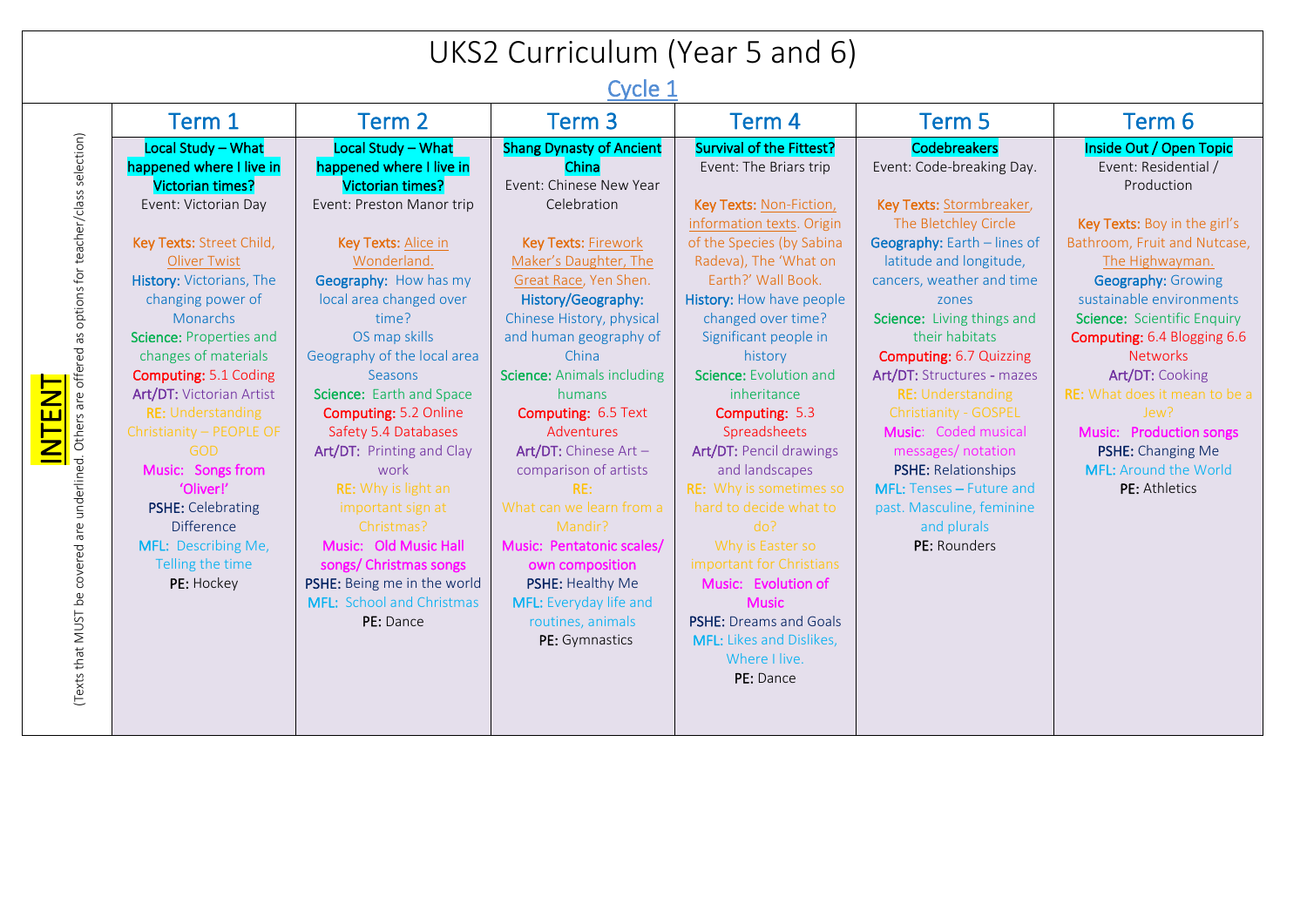|                                                                 | Science: Properties and changes                                                                                                                                                                                                                                                                                                                                                                                                                                                                                                                                                                                                                                                                                                                                                                                                                                                                                                                                                                                                            | <b>Science: Earth and Space</b>                                                                                                                                                                                                                                                                                                                                                                                                                                                           | <b>Science: Animals including humans</b>                                                                                                                                                                                                                                                                                                                            | Science: Evolution and                                                                                                                                                                                                                                                                                                                                                                                                                                                                              | Science: Living things and                                                                                                                                                                                    | Science: Scientific enquiry                                                                                                                                                                                                                                                                                                                                                                                                                                                                                                                                                                                                                                                                                                                                                                                                                                                  |
|-----------------------------------------------------------------|--------------------------------------------------------------------------------------------------------------------------------------------------------------------------------------------------------------------------------------------------------------------------------------------------------------------------------------------------------------------------------------------------------------------------------------------------------------------------------------------------------------------------------------------------------------------------------------------------------------------------------------------------------------------------------------------------------------------------------------------------------------------------------------------------------------------------------------------------------------------------------------------------------------------------------------------------------------------------------------------------------------------------------------------|-------------------------------------------------------------------------------------------------------------------------------------------------------------------------------------------------------------------------------------------------------------------------------------------------------------------------------------------------------------------------------------------------------------------------------------------------------------------------------------------|---------------------------------------------------------------------------------------------------------------------------------------------------------------------------------------------------------------------------------------------------------------------------------------------------------------------------------------------------------------------|-----------------------------------------------------------------------------------------------------------------------------------------------------------------------------------------------------------------------------------------------------------------------------------------------------------------------------------------------------------------------------------------------------------------------------------------------------------------------------------------------------|---------------------------------------------------------------------------------------------------------------------------------------------------------------------------------------------------------------|------------------------------------------------------------------------------------------------------------------------------------------------------------------------------------------------------------------------------------------------------------------------------------------------------------------------------------------------------------------------------------------------------------------------------------------------------------------------------------------------------------------------------------------------------------------------------------------------------------------------------------------------------------------------------------------------------------------------------------------------------------------------------------------------------------------------------------------------------------------------------|
| Skills<br>Science<br><u>ÖÖ</u><br><u>іТд</u><br><b>MPLEMENT</b> | of materials<br>• Compare and group together<br>everyday materials on the<br>basis of their properties,<br>including their hardness,<br>solubility, transparency,<br>conductivity and response to<br>magnets<br>• Know that some materials<br>will dissolve in liquid to form<br>a solution, and describe how<br>to recover a substance from a<br>solution<br>• Use knowledge of solids,<br>liquids and gases to decide<br>how mixtures might be<br>separated, including through<br>filtering, sieving and<br>evaporating<br>· Give reasons, based on<br>evidence form comparative<br>and fair tests, for the<br>particular uses of everyday<br>materials, including metals,<br>wood and plastic<br>• Demonstrate that dissolving,<br>mixing and changes of state<br>are reversible changes<br>• Explain that some changes<br>result in the formation of new<br>materials, and that this kind<br>of change is not usually<br>reversible, including changes<br>associated with burning and<br>the action of acid on<br>bicarbonate of soda. | • Describe the movement of the<br>Earth, and other planets, relative to<br>the sun in the solar system<br>• Describe the movement of the moon<br>relative to the Earth<br>• Describe the sun, earth and moon as<br>approximately spherical bodies<br>• Use the idea of the Earth's rotation<br>to explain day and night and the<br>apparent movement of the sun<br>across the sky<br>• Learn that the sun is a star at the<br>centre of our solar system and that<br>it has eight planets | • Identify and name the main parts<br>of the human circulatory system<br>and describe the functions of the<br>heart, blood vessels and blood<br>• Recognise the impact of diet,<br>exercise, drugs and lifestyle on<br>the way their bodies function<br>• Describe the ways in which<br>nutrients and water are<br>transported within animals,<br>including humans. | inheritance<br>• Recognise that living things<br>have changed over time and<br>that fossils provide<br>information about living<br>things that inhabited the<br>earth millions of years ago<br>• Recognise that living things<br>produce offspring of the same<br>kind, but normally offspring<br>vary and are not identical to<br>their parents<br>· Identify how animals and<br>plants are adapted to suit<br>their environment in different<br>ways and that adaptation<br>may lead to evolution | their habitats<br>• Describe the differences<br>in the life cycles of a<br>mammal, an amphibian,<br>an insect and a bird.<br>• Describe the life<br>processes of<br>reproduction in some<br>plant and animals | • Plan different types of scientific<br>enquires to answer questions,<br>including recognising and<br>controlling variable where<br>necessary<br>• Take measurements, using a<br>range of scientific equipment,<br>with increasing accuracy and<br>precision, taking repeat readings<br>where appropriate<br>• Record data and results of<br>increasing complexity using<br>scientific diagrams and labels,<br>classification keys, tables, scatter<br>graphs, bar and line graphs<br>• Use test results to make<br>predictions to set up further<br>comparative and fair tests<br>• Report and present findings from<br>enquires, including conclusions,<br>causal relationships and<br>explanations of and degree of<br>trust in results, in oral and<br>written forms<br>· Identify scientific evidence that<br>has been used to support or<br>refute ideas or arguments. |
| GAINED<br>IMPACT:<br>KNOWLEDGE                                  | To know properties of a range of<br>materials.<br>To know what affects and<br>changes properties.<br>To know why these changes<br>happen.<br>To know the difference between<br>reversible and irreversible<br>changes.                                                                                                                                                                                                                                                                                                                                                                                                                                                                                                                                                                                                                                                                                                                                                                                                                     | To know the names and positions of<br>planets in the solar system.<br>To know how the sun and moon and<br>Earth move relative to each other.<br>To know what the sun and stars are<br>made of and their importance.                                                                                                                                                                                                                                                                       | To know and name the parts of the<br>human circulatory system and what<br>they do.<br>To know the effects of diet and<br>exercise, drugs and lifestyle on<br>human bodies.<br>To know what nutrients are and how<br>they are transported around the<br>body.                                                                                                        | To know what offspring are and<br>how they occur.<br>To know how some animals have<br>evolved and adapted.<br>To know how scientists have<br>learned about animals from<br>fossils.                                                                                                                                                                                                                                                                                                                 | To know what a life cycle is<br>and be able to give<br>examples.<br>To know how animals<br>impact on each other.<br>To know of issues that can<br>disrupt natural life cycles.                                | To know that an enquiry should be<br>planned.<br>To know that I need to carry out a<br>fair test<br>To know that I need to evaluate<br>question data retrieved from<br>investigations and identify<br>anomalies.<br>To know that findings can be<br>reported in a range of ways.                                                                                                                                                                                                                                                                                                                                                                                                                                                                                                                                                                                             |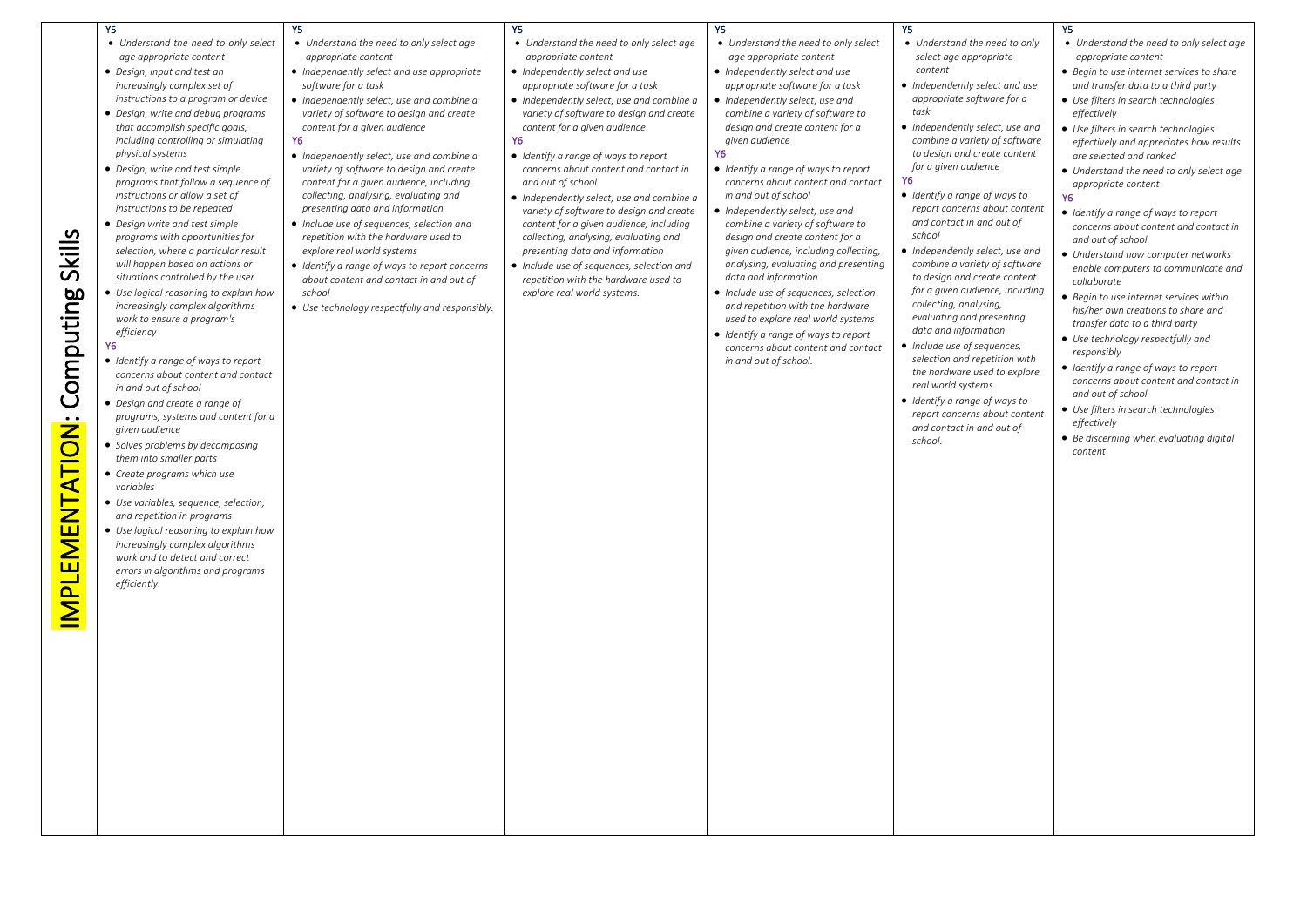| <mark>Impact</mark> :<br>Knowledge<br>Gained | To know what a program is.<br>To know what debugging means.<br>To know what a variable is.                                                                                                                                                                                                                                                                                                                                                                                                                                                                                                                            | To know what a database is and ways it can be<br>used.<br>To know what information is required in a<br>database.<br>To know ways that databases can be used<br>effectively.                                                                                                                                                                                                                                                                                                                                                                          | To know which software is most suited to<br>different tasks.<br>To know what sequences are and how to<br>use them to ensure actions are followed<br>through.                                                                                                                                                                                                                                                                                                                                                                                                                                                                                                                                                                                                                                                                                                                                                                                                                                                                                                             | To know what a spreadsheet is and<br>when I would use one.<br>To know a range of formulas that can<br>be used for different reasons.                                                                                                                                                                                                                                                                                                                                                                                                                                                                                                                                                                                                                                                                                                                                                                                                       | To know what a quiz is and the<br>software used to create them.<br>To know the process of creating<br>a quiz.<br>To know what input/output<br>means. | To know what a blog is and how they are<br>used.<br>To know what information should and<br>should not be shared online.<br>To know that blogs can be crated but I<br>should be careful about information<br>shared on them. |
|----------------------------------------------|-----------------------------------------------------------------------------------------------------------------------------------------------------------------------------------------------------------------------------------------------------------------------------------------------------------------------------------------------------------------------------------------------------------------------------------------------------------------------------------------------------------------------------------------------------------------------------------------------------------------------|------------------------------------------------------------------------------------------------------------------------------------------------------------------------------------------------------------------------------------------------------------------------------------------------------------------------------------------------------------------------------------------------------------------------------------------------------------------------------------------------------------------------------------------------------|--------------------------------------------------------------------------------------------------------------------------------------------------------------------------------------------------------------------------------------------------------------------------------------------------------------------------------------------------------------------------------------------------------------------------------------------------------------------------------------------------------------------------------------------------------------------------------------------------------------------------------------------------------------------------------------------------------------------------------------------------------------------------------------------------------------------------------------------------------------------------------------------------------------------------------------------------------------------------------------------------------------------------------------------------------------------------|--------------------------------------------------------------------------------------------------------------------------------------------------------------------------------------------------------------------------------------------------------------------------------------------------------------------------------------------------------------------------------------------------------------------------------------------------------------------------------------------------------------------------------------------------------------------------------------------------------------------------------------------------------------------------------------------------------------------------------------------------------------------------------------------------------------------------------------------------------------------------------------------------------------------------------------------|------------------------------------------------------------------------------------------------------------------------------------------------------|-----------------------------------------------------------------------------------------------------------------------------------------------------------------------------------------------------------------------------|
| <b>MPLEMENTATION: History Skills</b>         | Y5.<br>the past<br>• Present findings and communicate knowledge and understanding in<br>different ways<br>day<br>• Give some reasons for some important historical events<br>Υ6<br>• Describe a local history study<br>cause, similarity and difference, and significance<br>sources<br>• Construct informed responses that involve thoughtful selection and<br>organisation of relevant historical information<br>• Make confident use of a variety of sources for independent research<br>appropriate use of historical terms<br>his/her chronological knowledge beyond 1066<br>• Use evidence to support arguments | • Compare sources of information available for the study of different times in<br>• Provide an account of a historical event based on more than one source<br>• Make comparisons between aspects of periods of history and the present<br>• Address and sometimes devise historically valid questions about change,<br>• Understand how our knowledge of the past is constructed from a range of<br>Note connections, contrasts and trends over time and show developing<br>• Describe a study of an aspect or theme in British history that extends | <b>Y5</b><br>• Use dates to order and place<br>events on a timeline<br>• Compare sources of information<br>available for the study of different<br>times in the past<br>• Present findings and communicate<br>knowledge and understanding in<br>different ways<br>• Describe a chronologically secure<br>knowledge and understanding of<br>British, local and world history,<br>establishing clear narratives within<br>and across the periods he/she<br>studies<br><b>Y6</b><br>• Describe the achievements of the<br>earliest civilizations - an overview<br>of where and when the first<br>civilizations appeared and a<br>depth study of one of the<br>following: Ancient Sumer; The<br>Indus Valley; Ancient Egypt; The<br>Shang Dynasty of Ancient China<br>Understand how our knowledge<br>of the past is constructed from a<br>range of sources<br>• Make confident use of a variety<br>of sources for independent<br>research<br>Note connections, contrasts and<br>$\bullet$<br>trends over time and show<br>developing appropriate use of<br>historical terms | <b>Y5</b><br>•Use dates to order and place<br>events on a timeline<br>•Compare sources of information<br>available for the study of<br>different times in the past<br>• Present findings and<br>communicate knowledge and<br>understanding in different ways<br>· Provide an account of a<br>historical event based on more<br>than one source<br><b>Y6</b><br>• Address and sometimes devise<br>historically valid questions<br>about change, cause, similarity<br>and difference, and<br>significance<br>• Understand how our<br>knowledge of the past is<br>constructed from a range of<br>sources<br>• Construct informed responses<br>that involve thoughtful<br>selection and organisation of<br>relevant historical information<br>• Make confident use of a<br>variety of sources for<br>independent research<br>Note connections, contrasts and<br>trends over time and show<br>developing appropriate use of<br>historical terms |                                                                                                                                                      |                                                                                                                                                                                                                             |
|                                              | now.<br>reign and her role.<br>To know what the industrial revolution was and its significance.                                                                                                                                                                                                                                                                                                                                                                                                                                                                                                                       | To know what home life was like during the Victorian Era and compare it to<br>To know who Queen Victoria was and identify significant events during her                                                                                                                                                                                                                                                                                                                                                                                              | To know the main events of the<br>timeline of ancient civilisation<br>To know how the social hierarchy is<br>organised<br>To know the sources that tell us<br>about this civilisation<br>To know the similarities and<br>differences between the civilisation<br>and today                                                                                                                                                                                                                                                                                                                                                                                                                                                                                                                                                                                                                                                                                                                                                                                               | To know the main events and<br>findings of Charles Darwin.<br>To know about the key findings<br>about evolution over time and<br>how opinions have changed.<br>To know key facts about a<br>significant scientist involved in<br>the study of evolution.                                                                                                                                                                                                                                                                                                                                                                                                                                                                                                                                                                                                                                                                                   | To know about significant<br>codes that were used<br>throughout history<br>To know about the<br>significance of Bletchley<br>Park in winning WW2     |                                                                                                                                                                                                                             |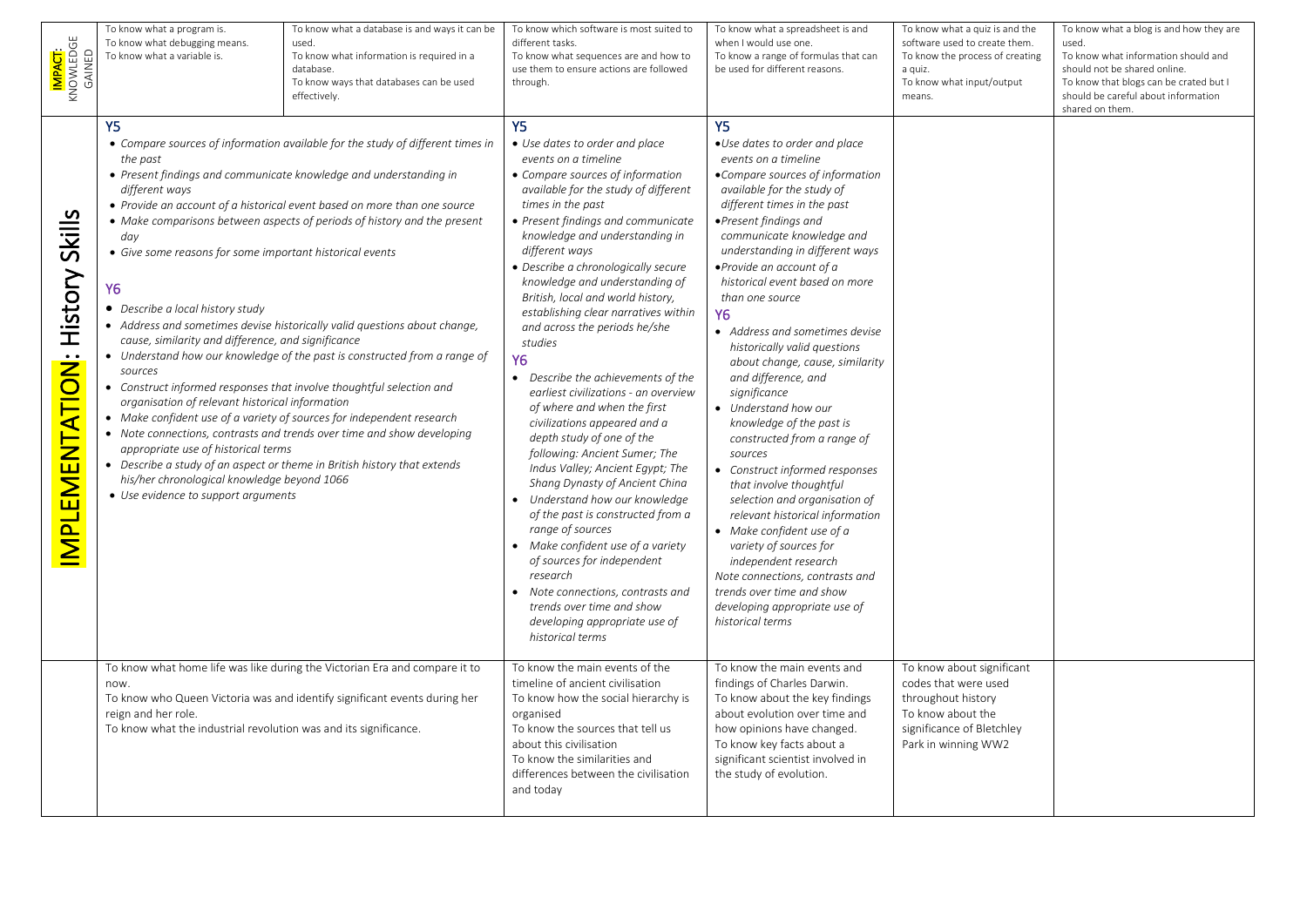|                                     | Υ5<br>• Understand and use a widening range<br>of geographical terms<br>• Recognise the different shapes of<br>countries                                                                                                                                                                                                                                                                                                                                                                                                                                                                                                                                                                                                                                                                                                                                                                                                                                                                                                                                                                                                                                                                                                                                                                                                                                                                                                                                                                                                                           | Y5<br>• Understand about world<br>weather patterns around the<br>World and relate these to<br>climate zones                                                                                                                                                                                                                                                                                                                                                                                                                                                                                                                                                           | Y5<br>• Understand how humans affect the<br>environment over time<br>• Know about changes to world<br>environments over time                                                                                                                                                                                                                                                                                                                                                                                                                                                   |
|-------------------------------------|----------------------------------------------------------------------------------------------------------------------------------------------------------------------------------------------------------------------------------------------------------------------------------------------------------------------------------------------------------------------------------------------------------------------------------------------------------------------------------------------------------------------------------------------------------------------------------------------------------------------------------------------------------------------------------------------------------------------------------------------------------------------------------------------------------------------------------------------------------------------------------------------------------------------------------------------------------------------------------------------------------------------------------------------------------------------------------------------------------------------------------------------------------------------------------------------------------------------------------------------------------------------------------------------------------------------------------------------------------------------------------------------------------------------------------------------------------------------------------------------------------------------------------------------------|-----------------------------------------------------------------------------------------------------------------------------------------------------------------------------------------------------------------------------------------------------------------------------------------------------------------------------------------------------------------------------------------------------------------------------------------------------------------------------------------------------------------------------------------------------------------------------------------------------------------------------------------------------------------------|--------------------------------------------------------------------------------------------------------------------------------------------------------------------------------------------------------------------------------------------------------------------------------------------------------------------------------------------------------------------------------------------------------------------------------------------------------------------------------------------------------------------------------------------------------------------------------|
| Geography Skills<br>IMPLEMENTATION: | • Know about the wider context of places<br>e.g. county, region and country<br>• Know and describe where a variety of<br>places are in relation to physical and<br>human features<br>• Know location of: capital cities of<br>countries of British Isles and U.K., seas<br>around U.K., European Union countries<br>with high populations and large areas<br>and the largest cities in each continent<br><b>Y6</b><br>• Use maps, atlases, globes and<br>digital/computer mapping to locate<br>countries and describe features studied<br>• Use the eight points of a compass, four<br>and six-figure grid references, symbols<br>and key (including the use of Ordnance<br>Survey maps) to build his/her<br>knowledge of the United Kingdom and<br>the wider world<br>• Understand and use a widening range<br>of geographical terms e.g. specific topic<br>vocabulary - urban, rural, land use,<br>sustainability, tributary, trade links etc.<br>• Describe and understand key aspects of<br>physical geography,<br>• Describe and understand key aspects of<br>human geography, including: types of<br>settlement and land use, economic<br>activity including trade links, and the<br>distribution of natural resources<br>including energy, food, minerals and<br>water<br>• Locate the world's countries, using<br>maps to focus on Europe (including the<br>location of Russia) and North and South<br>America, concentrating on their<br>environmental regions, key physical<br>and human characteristics, countries,<br>and major cities | • Identify and describe the<br>significance of the<br>Prime/Greenwich Meridian<br>and time zones including day<br>and night<br><b>Y6</b><br>• Use the eight points of a<br>compass, four and six-figure<br>grid references, symbols and<br>key (including the use of<br>Ordnance Survey maps) to<br>build his/her knowledge of<br>the United Kingdom and the<br>wider world<br>• Identify the position and<br>significance of latitude,<br>longitude, Equator, Northern<br>Hemisphere, Southern<br>Hemisphere, the Tropics of<br>Cancer and Capricorn, Arctic<br>and Antarctic Circle, the<br>Prime/Greenwich Meridian<br>and time zones (including day<br>and night) | • Understand why people seek to manage<br>and sustain their environment<br>• Know how rivers erode, transport and<br>deposit materials<br>Know about the physical features of<br>coasts and begin to understand erosion<br>and deposition<br>Y6<br>• Use fieldwork to observe, measure,<br>record and present the human and<br>physical features in the local area using<br>a range of methods, including sketch<br>maps, plans and graphs, and digital<br>technologies<br>Use maps, charts etc. to support<br>decision making about the location of<br>places e.g. new bypass |
| IMPACT: KNOWLEDGE<br>GAINED         | To know the names of significant<br>cities and rivers and other elements<br>of physical geography<br>To know where the civilisation is<br>within a continent and world map.<br>To know the meaning of symbols on<br>a map/atlas key.<br>To know the physical and human<br>features of the ancient civilisation,<br>the importance of them and the<br>impact these have had on modern<br>life.                                                                                                                                                                                                                                                                                                                                                                                                                                                                                                                                                                                                                                                                                                                                                                                                                                                                                                                                                                                                                                                                                                                                                      | To know the points of a<br>compass.<br>To know the meaning of the<br>key on an OS map.<br>To know the significance of<br>time zone lines.                                                                                                                                                                                                                                                                                                                                                                                                                                                                                                                             | To know how we can sustain our<br>environments.<br>To know how humans have<br>impacted the environment.<br>To understand what climate change<br>is, the impact it is having now and<br>the predicted impact for the future.                                                                                                                                                                                                                                                                                                                                                    |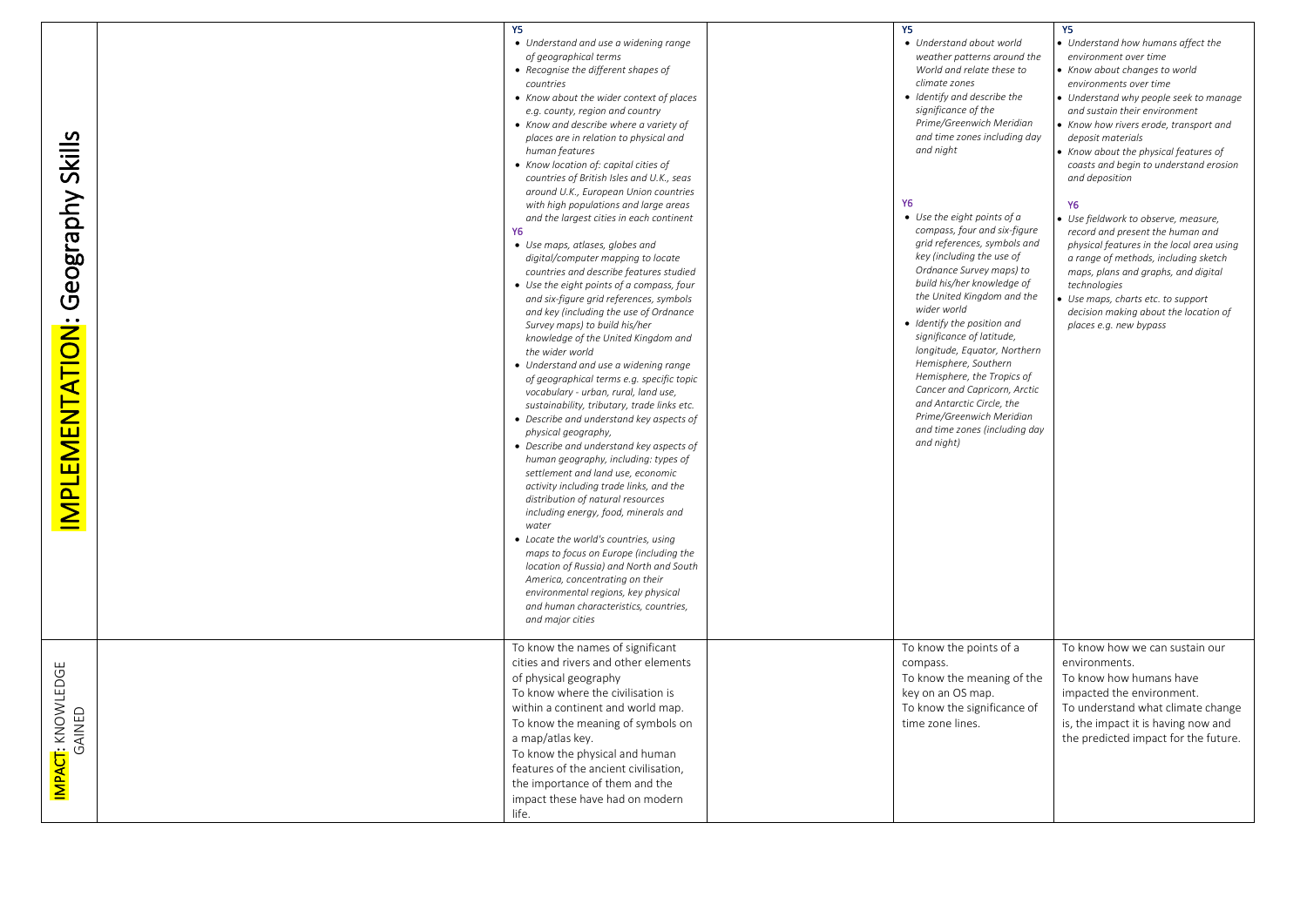|                                                          | Y <sub>5</sub>                                                                                                                                                                                                                                                                                                                                                                                                                                                                                                                                                                                                                                                 | Y5                                                                                                                                                                                                                                                                                                                                                                                                                                                                                                                                                                                                                                                                                                                                                                          | Y <sub>5</sub>                                                                                                                                                                                                                                                                                                                                                                                                                                                                                                                                                                                                                                                                                                                                                                                                                                                                                                                                                                                                                                                                                                                               | Y <sub>5</sub>                                                                                                                                                                                                                                                                                                                                                                                                                                                                                                                                                                                                                                                                      | Y <sub>5</sub>                                                                                                              |  |
|----------------------------------------------------------|----------------------------------------------------------------------------------------------------------------------------------------------------------------------------------------------------------------------------------------------------------------------------------------------------------------------------------------------------------------------------------------------------------------------------------------------------------------------------------------------------------------------------------------------------------------------------------------------------------------------------------------------------------------|-----------------------------------------------------------------------------------------------------------------------------------------------------------------------------------------------------------------------------------------------------------------------------------------------------------------------------------------------------------------------------------------------------------------------------------------------------------------------------------------------------------------------------------------------------------------------------------------------------------------------------------------------------------------------------------------------------------------------------------------------------------------------------|----------------------------------------------------------------------------------------------------------------------------------------------------------------------------------------------------------------------------------------------------------------------------------------------------------------------------------------------------------------------------------------------------------------------------------------------------------------------------------------------------------------------------------------------------------------------------------------------------------------------------------------------------------------------------------------------------------------------------------------------------------------------------------------------------------------------------------------------------------------------------------------------------------------------------------------------------------------------------------------------------------------------------------------------------------------------------------------------------------------------------------------------|-------------------------------------------------------------------------------------------------------------------------------------------------------------------------------------------------------------------------------------------------------------------------------------------------------------------------------------------------------------------------------------------------------------------------------------------------------------------------------------------------------------------------------------------------------------------------------------------------------------------------------------------------------------------------------------|-----------------------------------------------------------------------------------------------------------------------------|--|
| <b>Skills</b><br>Design<br>pue<br>Art<br>IMPLEMENTATION: | • Develop skills in using clay including slabs, coils and slips<br>• Return to work over longer periods of time and use a wider range of<br>materials<br>• Evaluate his/her work against their intended outcome<br>• Mix colours to express mood, divide foreground from background or<br>demonstrate tones<br><b>Y6</b><br>• Create intricate printing patterns by simplifying and modifying sketchbook<br>designs<br>• Produce intricate patterns and textures in a malleable media<br>• Refine his/her use of learnt techniques<br>• Use different techniques, colours and textures when designing and making<br>pieces of work and explain his/her choices | • Research and discuss various<br>artists, architects and designers<br>and discuss their processes and<br>explain how these were used in<br>the finished product<br>• Experiment with using layers and<br>overlays to create new<br>colours/textures<br>• Use line, tone and shading to<br>represent things seen,<br>remembered or imagined in three<br>dimensions<br><b>Y6</b><br>• Describe the work and ideas of<br>various artists, architects and<br>designers, using appropriate<br>vocabulary and referring to<br>historical and cultural contexts<br>• Explain and justify preferences<br>towards different styles and<br>artists<br>• Use different techniques, colours<br>and textures when designing and<br>making pieces of work and explain<br>his/her choices | • Experiment with using layers<br>and overlays to create new<br>colours/textures<br>• Use line, tone and shading to<br>represent things seen,<br>remembered or imagined in<br>three dimensions<br>• Mix colours to express mood,<br>divide foreground from<br>background or demonstrate<br>tones<br>Υ6<br>• Use simple perspective in their<br>work using a single focal point<br>and horizon<br>• Use different techniques,<br>colours and textures when<br>designing and making pieces<br>of work and explain his/her<br>choices<br>• Select ideas based on first<br>hand observations, experience<br>or imagination and develop<br>these through open ended<br>research<br>• Use techniques, colours, tones<br>and effects in an appropriate<br>way to represent things seen -<br>brushstrokes following the<br>direction of the grass, stippling<br>to paint sand, watercolour<br>bleeds to show clouds<br>• Begin to develop an awareness<br>of composition, scale and<br>proportion in their work<br>• Use different techniques,<br>colours and textures when<br>designing and making pieces<br>of work and explain his/her<br>choices | • Research and discuss<br>various artists, architects<br>and designers and discuss<br>their processes and<br>explain how these were<br>used in the finished<br>product<br>• Evaluate his/her work<br>against their intended<br>outcome<br>Y <sub>6</sub><br>• Describe the work and<br>ideas of various artists,<br>architects and designers,<br>using appropriate<br>vocabulary and referring<br>to historical and cultural<br>contexts<br>• Follow a design brief to<br>achieve an effect for a<br>particular function<br>• Adapt his/her own final<br>work following feedback<br>or discussion based on<br>their preparatory ideas<br>Refine his/her use of learnt<br>techniques | • Evaluate his/her work against<br>their intended outcome<br>Y <sub>6</sub><br>• Refine his/her use of learnt<br>techniques |  |
| I <mark>mpact</mark> :<br>Knowledge<br>Gained            | To know Victorian patterns that could be recreated.<br>To know about the life and work of William Morris.<br>To know which colours will mix effectively to create a desired effect or shade.<br>To know what perspective means when discussing art.<br>To know the process of using clay to create pieces.<br>To know effective techniques for creating designs.                                                                                                                                                                                                                                                                                               | To know the brush techniques in<br>ancient art.<br>To know the subject matter of<br>ancient art.<br>To know of the life and work of a<br>Chinese artist.                                                                                                                                                                                                                                                                                                                                                                                                                                                                                                                                                                                                                    | To know different techniques for<br>pencil drawing.<br>To know which ideas they would<br>like to use within their own work.                                                                                                                                                                                                                                                                                                                                                                                                                                                                                                                                                                                                                                                                                                                                                                                                                                                                                                                                                                                                                  | To know how mazes are<br>constructed<br>To know the process of<br>making and evaluating a<br>design.                                                                                                                                                                                                                                                                                                                                                                                                                                                                                                                                                                                |                                                                                                                             |  |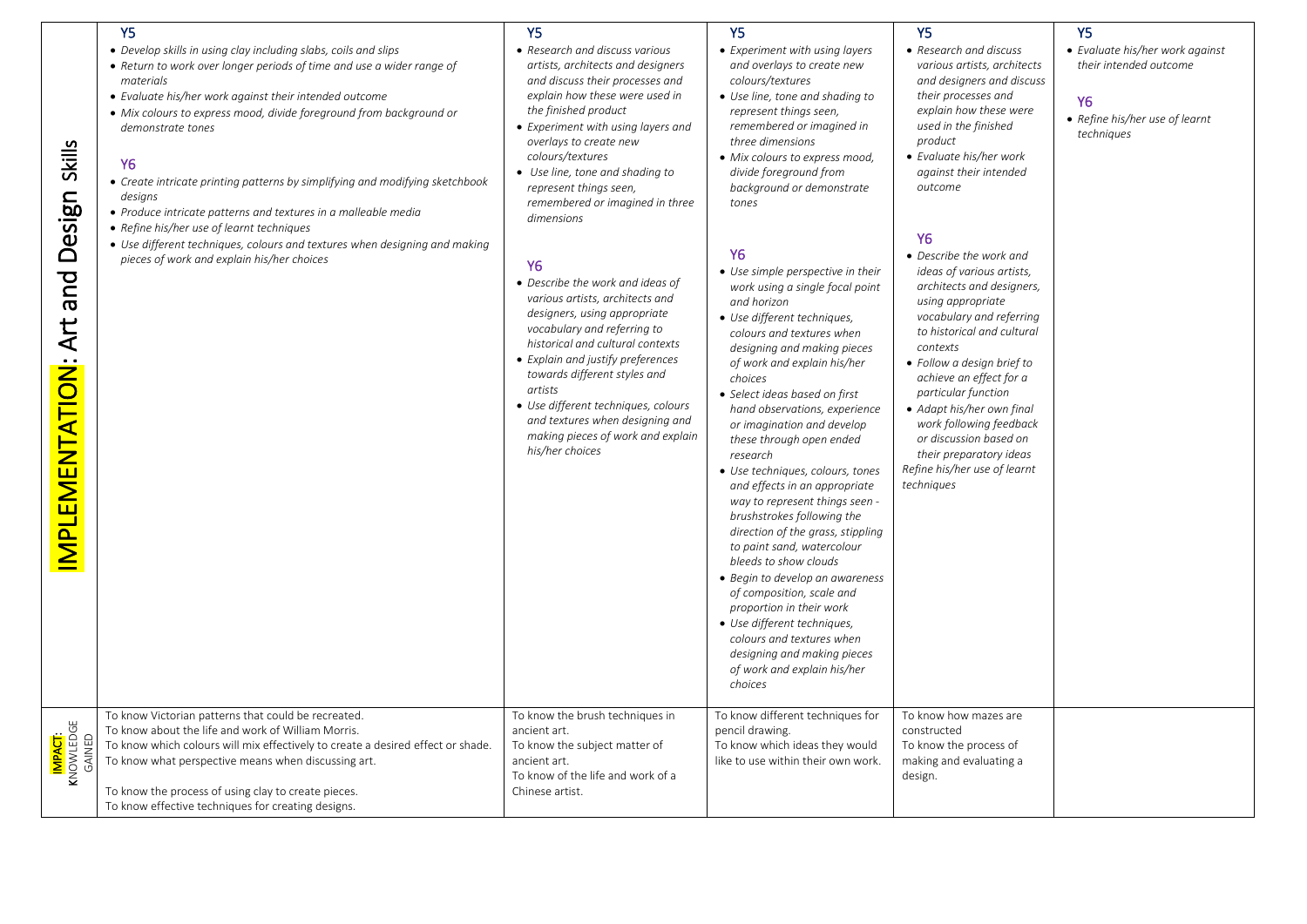### Y5

• *Make careful and precise measurements so that joins, holes and openings are in exactly the right place* 

#### Y6

- *Use research he/she has done into famous designers and inventors to inform the design of his/her own innovative products*
- *Use a wide range of methods to strengthen, stiffen and reinforce complex structures and can use them accurately and appropriately*

Y5

Y 5

*product* 

*work* 

*more stable* 

Y6

*his/her ideas* 

• *Use his/her research into existing products and his/her market research to inform the design of his/her own innovative* 

• *Create prototypes to show* 

• *Produce step by step plans to guide his/her making, demonstrating that he/she can apply his/her knowledge of different materials, tools and techniques* 

• *Make detailed evaluations about existing products and his/her own considering the views of others to improve his/her* 

• *Build more complex 3D structures and apply his/her knowledge of strengthening techniques to make them stronger or* 

- *Understand the main food groups and the different nutrients that are important for health*
- *Understand how a variety of ingredients are grown, reared, caught and processed to make them safe and palatable / tasty to eat*
- *Select appropriate ingredients and use a wide range of techniques to combine them*

#### Y6

- *Confidently plan a series of healthy meals based on the principles of a healthy and varied diet*
- *Use information on food labels to inform choices*
- *Research, plan and prepare and cook a savoury dish, applying his/her knowledge of ingredients and his/her technical skills*

#### • *Generate, develop, model and communicate his/her ideas through discussion, annotated sketches, cross sectional and exploded diagrams, prototypes, pattern pieces and computer -aided design*  • *Apply his/her knowledge of materials and techniques to refine and rework his/her product to improve its functional properties and aesthetic qualities*  • *Use technical knowledge accurate skills to problem solve during the making process*

• *Use his/her knowledge of famous designs to further explain the effectiveness of existing products and products he/she have made*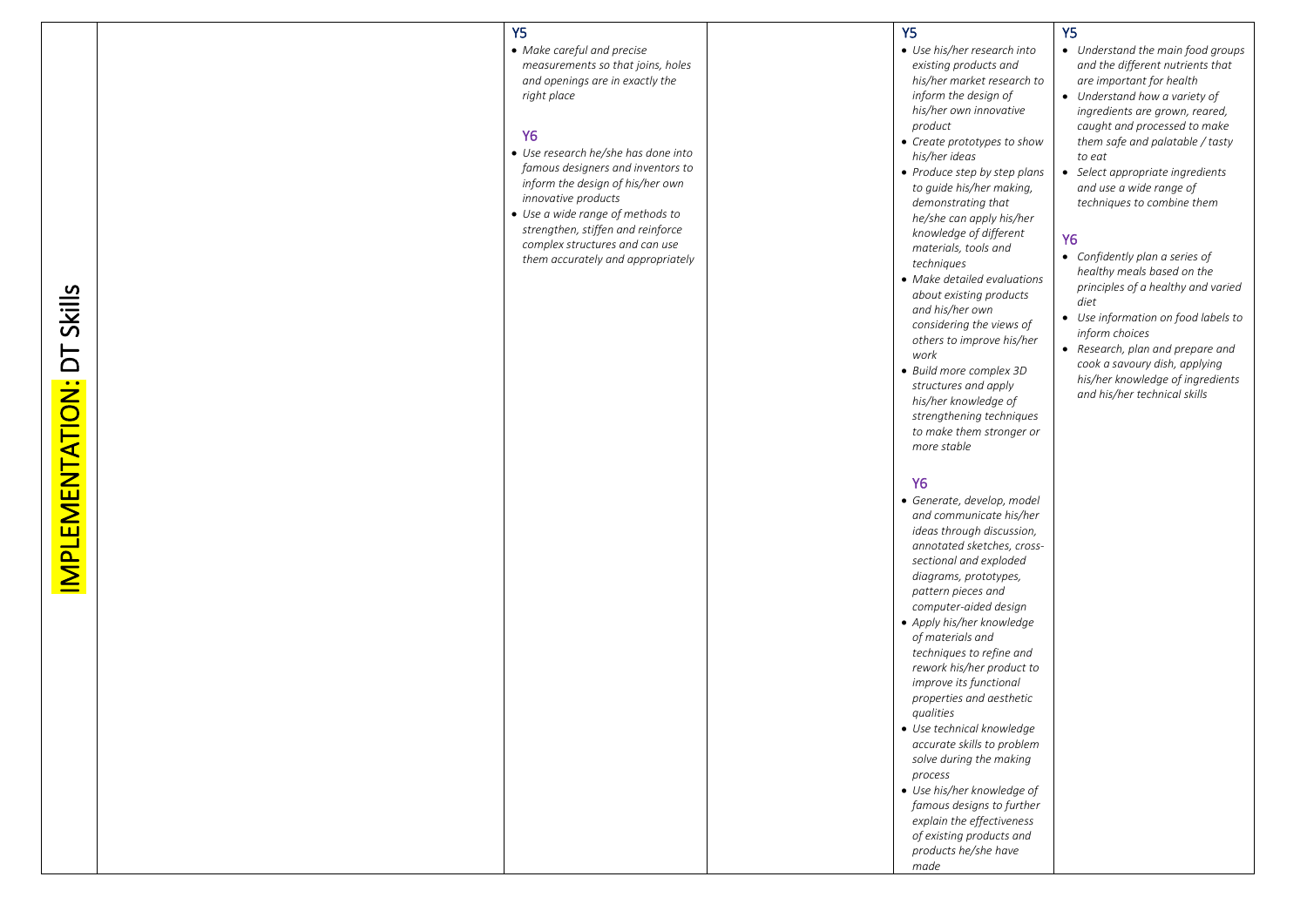| <mark>IMPACT</mark> :<br>KNOWLEDGE<br>GAINED |                                                                                                                                                                                                                                                                                                                                                                  |                                                                                                                                                                                                                                                                                                                                                                                                                                                                                                                                                                                                                                                                                                                                                                                                                                                                                                                                     | To know how structures are made<br>and reinforced.<br>To know facts about a famous<br>architect and their work.<br>To know the names and functions of<br>tools            |                                                                                                                                                                                                                                                                     | To know how mazes are<br>constructed.<br>To know the process of<br>designing, making and<br>evaluating a design<br>To know the names and<br>functions of tools                                                            | To know the main food groups and<br>the different nutrients they give.<br>To know how a variety of<br>ingredients are grown.<br>To know the different purposes for a<br>range of tools.<br>To know which information we can<br>find from food labels and how to use<br>this to make choices.                                                                                                                                                                                                                                                                                                                                                                                                                                                                                                                                                                                                                                                                                                                                                                                                                                                                                            |
|----------------------------------------------|------------------------------------------------------------------------------------------------------------------------------------------------------------------------------------------------------------------------------------------------------------------------------------------------------------------------------------------------------------------|-------------------------------------------------------------------------------------------------------------------------------------------------------------------------------------------------------------------------------------------------------------------------------------------------------------------------------------------------------------------------------------------------------------------------------------------------------------------------------------------------------------------------------------------------------------------------------------------------------------------------------------------------------------------------------------------------------------------------------------------------------------------------------------------------------------------------------------------------------------------------------------------------------------------------------------|---------------------------------------------------------------------------------------------------------------------------------------------------------------------------|---------------------------------------------------------------------------------------------------------------------------------------------------------------------------------------------------------------------------------------------------------------------|---------------------------------------------------------------------------------------------------------------------------------------------------------------------------------------------------------------------------|-----------------------------------------------------------------------------------------------------------------------------------------------------------------------------------------------------------------------------------------------------------------------------------------------------------------------------------------------------------------------------------------------------------------------------------------------------------------------------------------------------------------------------------------------------------------------------------------------------------------------------------------------------------------------------------------------------------------------------------------------------------------------------------------------------------------------------------------------------------------------------------------------------------------------------------------------------------------------------------------------------------------------------------------------------------------------------------------------------------------------------------------------------------------------------------------|
| <b>MPLEMENTATION: RE Skills</b>              | RE: Understanding Christianity -<br><b>PEOPLE OF GOD</b><br>$\bullet$<br>Make links between stories in<br>the Bible.<br>$\bullet$<br>Understand and explain how<br>Christians are impacted by<br>stories in the Bible.<br>Understand and explain how<br>$\bullet$<br>Christians use information<br>from the Bible to inform how<br>they should live their lives. | RE: Why is light an important sign at<br>Christmas?<br>Pupils can talk about the<br>$\bullet$<br>themes of light in relation<br>to the story and Christmas<br>celebrations<br>Pupils can describe what<br>$\bullet$<br>Christians mean when they<br>say that "Jesus is the Light<br>of the World"<br>Pupils can describe how<br>$\bullet$<br>light is used and what it<br>represents, linking it with<br>Christian belief.<br>Pupils can evaluate the<br>different ways in which<br>light is used within and<br>across religions.<br>Pupils can talk about their<br>own feelings in respect of<br>experiences of light and<br>darkness.<br>Pupils can ask questions<br>$\bullet$<br>about the meaning of light<br>and darkness and compare<br>their ideas with the ideas<br>of others (<br>Pupils can suggest answers<br>to questions about the<br>hidden meanings behind<br>imagery used in connection<br>with light and darkness. | RE: What can we learn from a<br>Mandir?<br>$\bullet$<br>Make links between Hinduism<br>and Christianity.<br>$\bullet$<br>Make comparisons between a<br>Mandir and Church. | RE: Why is sometimes so hard to<br>decide what to do?<br>Why is Easter so important for<br><b>Christians</b><br>$\bullet$<br>Make links between<br>different events in the Bible.<br>$\bullet$<br>Explain the impact of the<br>Easter story on Christians<br>today. | <b>RE: Understanding</b><br><b>Christianity - GOSPEL</b><br>$\bullet$<br>Explain how Christians<br>use Jesus' teachings to<br>guide their own lives.<br>$\bullet$<br>Explain how Christians<br>spread the word of<br>God. | <b>OTHER RELIGIONS</b><br>What does it mean to be a Jew?<br>To suggest what impact the<br>shema or a part of the Torah /<br>Tenakh might have on a Jew's<br>life<br>make links between Jewish<br>$\bullet$<br>stories / texts and Jewish<br>beliefs<br>Explain why the shema is so<br>important to Jews<br>describe the key beliefs and<br>teachings of Judaism, and the<br>impact they have on the lives<br>of Jews<br>Explain how the Jewish belief<br>in one God might be compared<br>to the key beliefs of other<br>religions<br>Explain how the guidance<br>included in the Tenakh impacts<br>on the beliefs and practices of<br>individuals and communities<br>Compare their ideas with those<br>$\bullet$<br>of others<br>Ask questions about how<br>Jewish beliefs make a<br>difference to how they live<br>their lives<br>Describe what difference being<br>$\bullet$<br>'chosen' might make - for<br>themselves and for Jews<br>Describe what influences their<br>decisions and compare with<br>what influences Jews<br>Explain the impact of being a<br>'chosen people' to Jewish<br>identity<br>Describe the challenges of<br>commitment for Abraham and<br>modern day Jews |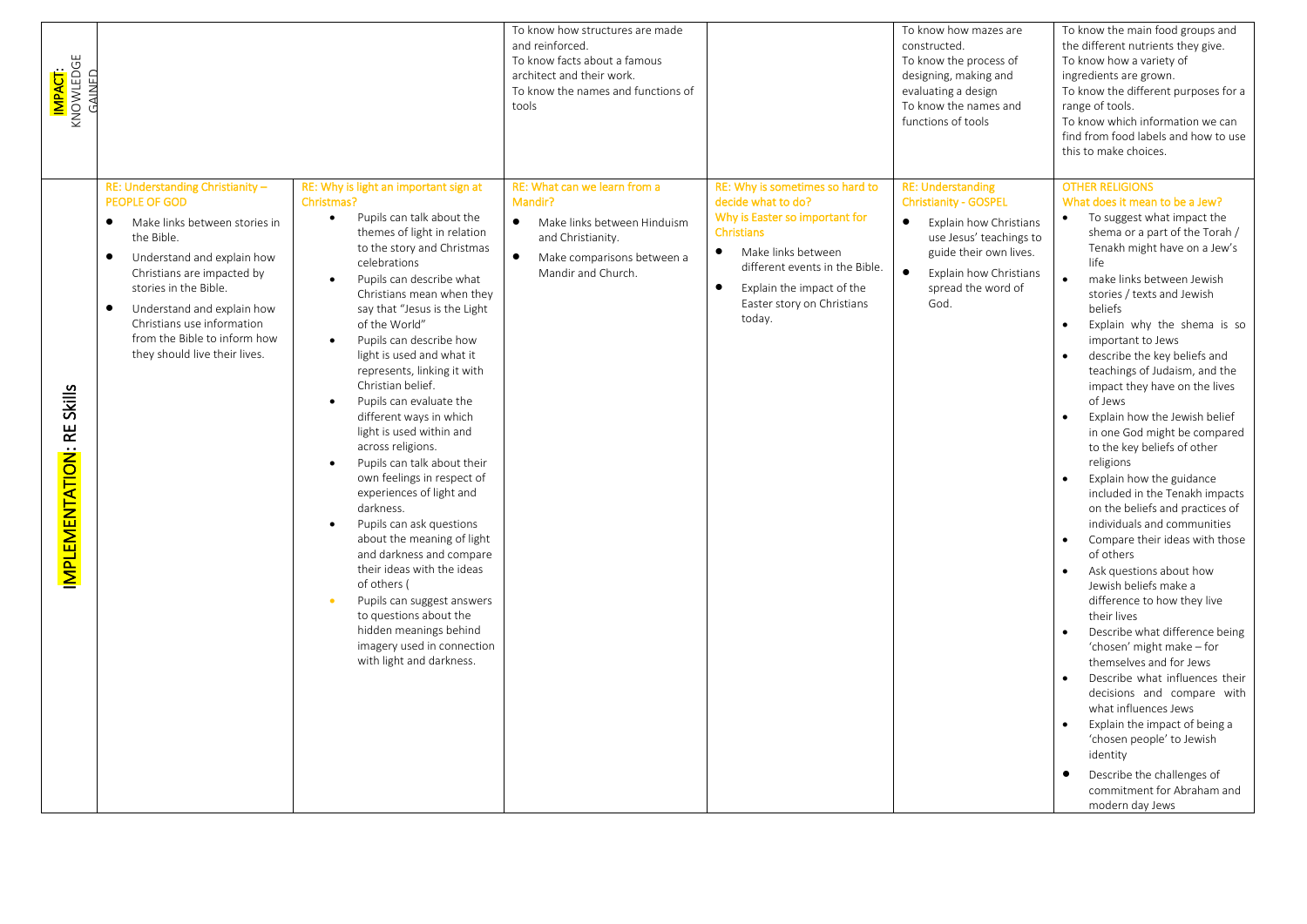| GAINED<br>IMPACT: KNOWLEDGE                                    | Pupils will know that:<br>The Old Testament pieces<br>together the story of the<br>People of God. As their<br>circumstances change from<br>being nomads to city dwellers,<br>they have to learn new ways<br>of following God.<br>The story of Moses and the<br>Exodus shows how God<br>rescued his people from<br>slavery in Egypt; Christians see<br>this story as looking forward<br>to how Jesus' death and<br>resurrection also rescue<br>people from slavery to sin<br>Christians apply this idea to<br>living today by trying to serve<br>God and to bring freedom to<br>others<br>Christians see the Christian<br>church as part of the ongoing<br>story of the People of God and<br>try to live in a way that<br>attracts others to God. | Pupils will know that:<br>Pupils will know different ways in<br>which light is used as a sign at<br>Christmas.<br>Christians believe that the birth<br>of Jesus was a fulfilment of the<br>Old Testament prophecy 'A light<br>for all people of the world'<br>(Isaiah 42 v5-6).<br>Pupils will know about the<br>significance of Jesus as the 'Light<br>of the World' (John 8 v 12)<br>Pupils will know that light is also<br>used in other religions but in<br>specific ways to convey diverse<br>meanings.          | Pupils will know that:<br>Pupils learn the main features<br>of a mandir<br>Pupils learn how the mandir is<br>$\bullet$<br>used for worship (puja, arti)<br>Pupils learn that other activities<br>$\bullet$<br>beside worship occur at the<br>mandir<br>Pupils understand the<br>$\bullet$<br>significance of the mandir in the<br>life of a Hindu                                                                      | Pupils will know that:<br>Pupils learn the events in the<br>Garden of Gethsemane<br>Pupils learn of Judas'<br>$\bullet$<br>betrayal<br>Pupils learn of Peter's denial<br>$\bullet$<br>Pupils learn of the<br>$\bullet$<br>significance of these events<br>and their resolution for<br>Christians<br>Pupils learn that Easter is<br>the chief festival for<br>Christians<br>Pupils learn that Christians<br>$\bullet$<br>believe that Jesus' sacrifice<br>was a substitute punishment<br>for their sins<br>Pupils learn that Christians<br>$\bullet$<br>believe that Jesus'<br>resurrection provides<br>evidence for life after death | Pupils will know that:<br>Christians believe the<br>good news is not just<br>about setting an<br>example for good<br>behaviour and<br>challenging bad<br>behaviour; it is that<br>Jesus offers a way to<br>heal the damage done<br>by human sin.<br>Christians see that<br>$\bullet$<br>Jesus' teachings and<br>example cut across<br>expectations<br>Christians believe that<br>Jesus' good news<br>transforms lives now,<br>but also points towards<br>a restored,<br>transformed life in the<br>future<br>Christians believe that<br>they should being this<br>good news to life in the<br>world in different way,<br>within their church<br>family, in their personal<br>lives, with family, with<br>their neighbours, in the     | Pupils will know that:<br>Judaism has its origins in and<br>around the land of Israel<br>Jews believe in one God who is<br>creator and carer<br>Jews believe they are<br>descendants of Abraham,<br>chosen by God to show what<br>he is like<br>Abraham, Moses & David are<br>important figures in the Jewish<br>faith<br>The significance of the Shema<br>as a core statement of belief<br>Jews believe the Torah is law,<br>teaching and guidance that the<br>Torah is part of the Tenakh**                                        |
|----------------------------------------------------------------|--------------------------------------------------------------------------------------------------------------------------------------------------------------------------------------------------------------------------------------------------------------------------------------------------------------------------------------------------------------------------------------------------------------------------------------------------------------------------------------------------------------------------------------------------------------------------------------------------------------------------------------------------------------------------------------------------------------------------------------------------|-----------------------------------------------------------------------------------------------------------------------------------------------------------------------------------------------------------------------------------------------------------------------------------------------------------------------------------------------------------------------------------------------------------------------------------------------------------------------------------------------------------------------|------------------------------------------------------------------------------------------------------------------------------------------------------------------------------------------------------------------------------------------------------------------------------------------------------------------------------------------------------------------------------------------------------------------------|--------------------------------------------------------------------------------------------------------------------------------------------------------------------------------------------------------------------------------------------------------------------------------------------------------------------------------------------------------------------------------------------------------------------------------------------------------------------------------------------------------------------------------------------------------------------------------------------------------------------------------------|---------------------------------------------------------------------------------------------------------------------------------------------------------------------------------------------------------------------------------------------------------------------------------------------------------------------------------------------------------------------------------------------------------------------------------------------------------------------------------------------------------------------------------------------------------------------------------------------------------------------------------------------------------------------------------------------------------------------------------------|--------------------------------------------------------------------------------------------------------------------------------------------------------------------------------------------------------------------------------------------------------------------------------------------------------------------------------------------------------------------------------------------------------------------------------------------------------------------------------------------------------------------------------------|
| Skills<br>Music<br><u>ÖÖ</u><br>$\equiv$<br><b>IMPLEMENTAT</b> | Υ5<br>• Understand how pulse, rhythm<br>and pitch work together<br>• Sing as part of an ensemble with<br>increasing confidence and<br>precision<br>• Listen with attention to detail<br>and recall sounds with increasing<br>aural memory<br>Υ6<br>• Sing as part of an ensemble with<br>full confidence and precision<br>• Appropriately discuss the<br>dimensions of music and<br>recognise them in music heard<br>• Listen with attention to detail<br>and recall sounds with increasing<br>aural memory and accuracy                                                                                                                                                                                                                         | Y5<br>• Understand how pulse, rhythm and<br>pitch work together<br>• Sing as part of an ensemble with<br>increasing confidence and precision<br>• Listen with attention to detail and<br>recall sounds with increasing aural<br>memory<br>Υ6<br>• Sing as part of an ensemble with full<br>confidence and precision<br>• Appropriately discuss the dimensions<br>of music and recognise them in<br>music heard<br>• Listen with attention to detail and<br>recall sounds with increasing aural<br>memory and accuracy | <b>Y5</b><br>• Compose complex rhythms from<br>an increasing aural memory<br>• Understand how pulse, rhythm<br>and pitch work together<br>• Improvise with increasing<br>confidence using own voice,<br>rhythms and varied pitch<br>Y6<br>• Create a simple composition and<br>record using formal notation<br>• Improvise and compose music for<br>a range of purposes using the<br>inter-related dimensions of music | <b>Y5</b><br>• Develop an increasing<br>understanding of the history<br>and context of music<br><b>Y6</b><br>$\bullet$ Develop a deeper<br>understanding of the history<br>and context of music<br>• Appropriately discuss the<br>dimensions of music and<br>recognise them in music<br>heard<br>• Appreciate and understand<br>a wide range of high-quality<br>live and recorded music<br>drawn from different<br>traditions and from great<br>composers and musicians                                                                                                                                                              | local, national and<br>global communities.<br>Y5<br>• Compose complex rhythms from<br>an increasing aural memory<br>• Understand how pulse, rhythm<br>and pitch work together<br>• Improvise with increasing<br>confidence using own voice,<br>rhythms and varied pitch<br>• Use and develop an<br>understanding of formal, written<br>notation which includes staff,<br>semibreves and dotted crotchets<br><b>Y6</b><br>• Create a simple composition and<br>record using formal notation<br>• Deepen an understanding and<br>use of formal, written notation<br>which includes staff, semibreves<br>and dotted crotchets<br>• Improvise and compose music for<br>a range of purposes using the<br>inter-related dimensions of music | Y <sub>5</sub><br>• Understand how pulse, rhythm<br>and pitch work together<br>• Sing as part of an ensemble with<br>increasing confidence and<br>precision<br>• Listen with attention to detail<br>and recall sounds with increasing<br>aural memory<br>Y6<br>• Sing as part of an ensemble with<br>full confidence and precision<br>• Appropriately discuss the<br>dimensions of music and<br>recognise them in music heard<br>• Listen with attention to detail<br>and recall sounds with increasing<br>aural memory and accuracy |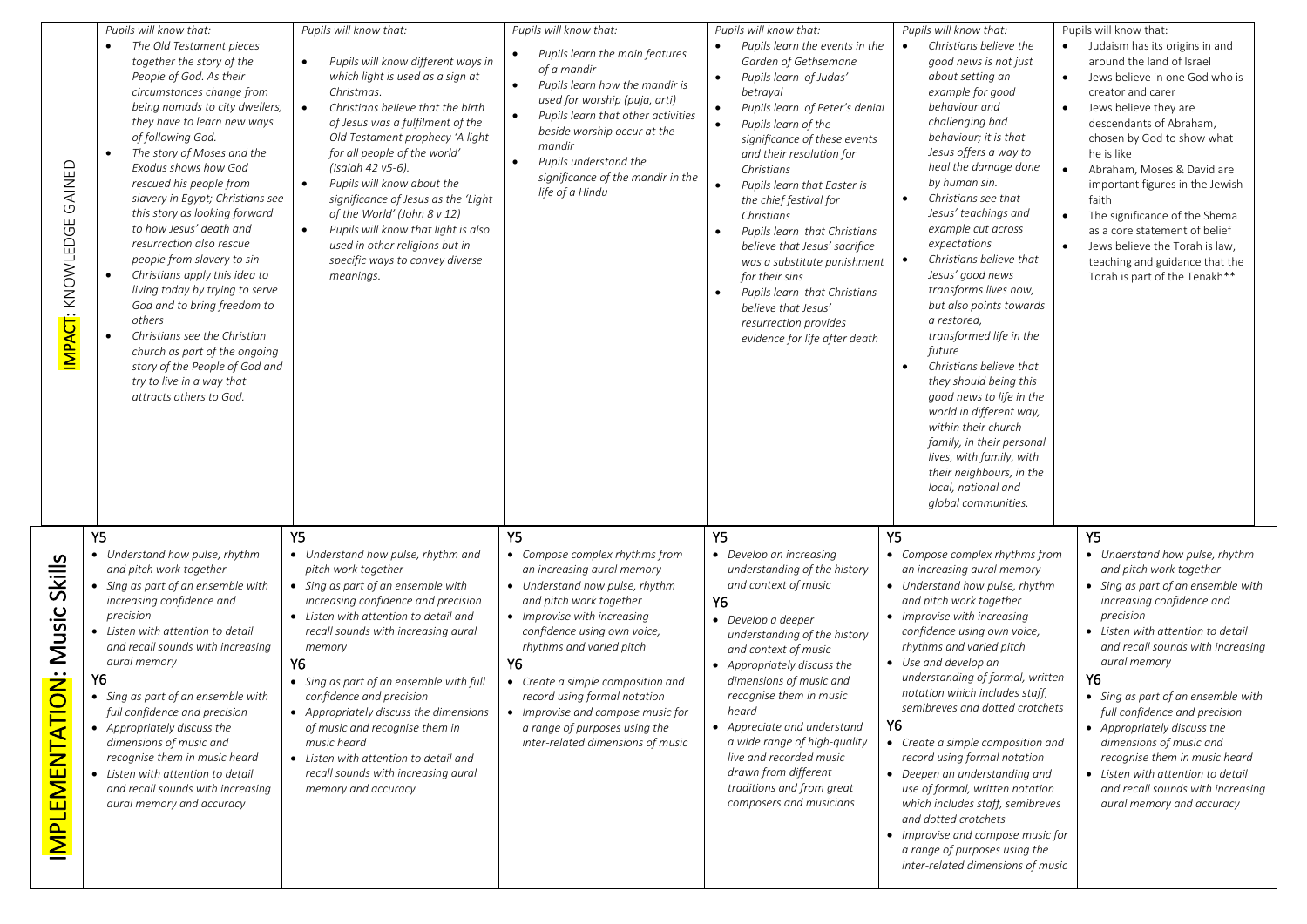|                                     | To know what rhythm, pulse and | To know what rhythm, pulse and pitch | To know what rhythm, pulse and    | To know the differences       | To know what rhythm, pulse and    | To know what rhythm, pulse and |
|-------------------------------------|--------------------------------|--------------------------------------|-----------------------------------|-------------------------------|-----------------------------------|--------------------------------|
|                                     | pitch are.                     | are.                                 | pitch are.                        | between genres of music.      | pitch are.                        | pitch are.                     |
|                                     |                                |                                      | To know what improvisation means. | To know the significance of   | To know what improvisation means. |                                |
|                                     |                                |                                      | To know what a composition is.    | different traditions of music | To know what a composition is.    |                                |
|                                     |                                |                                      |                                   |                               |                                   |                                |
| I <mark>mpact</mark> :<br>Knowledge |                                |                                      |                                   |                               |                                   |                                |
|                                     |                                |                                      |                                   |                               |                                   |                                |
|                                     |                                |                                      |                                   |                               |                                   |                                |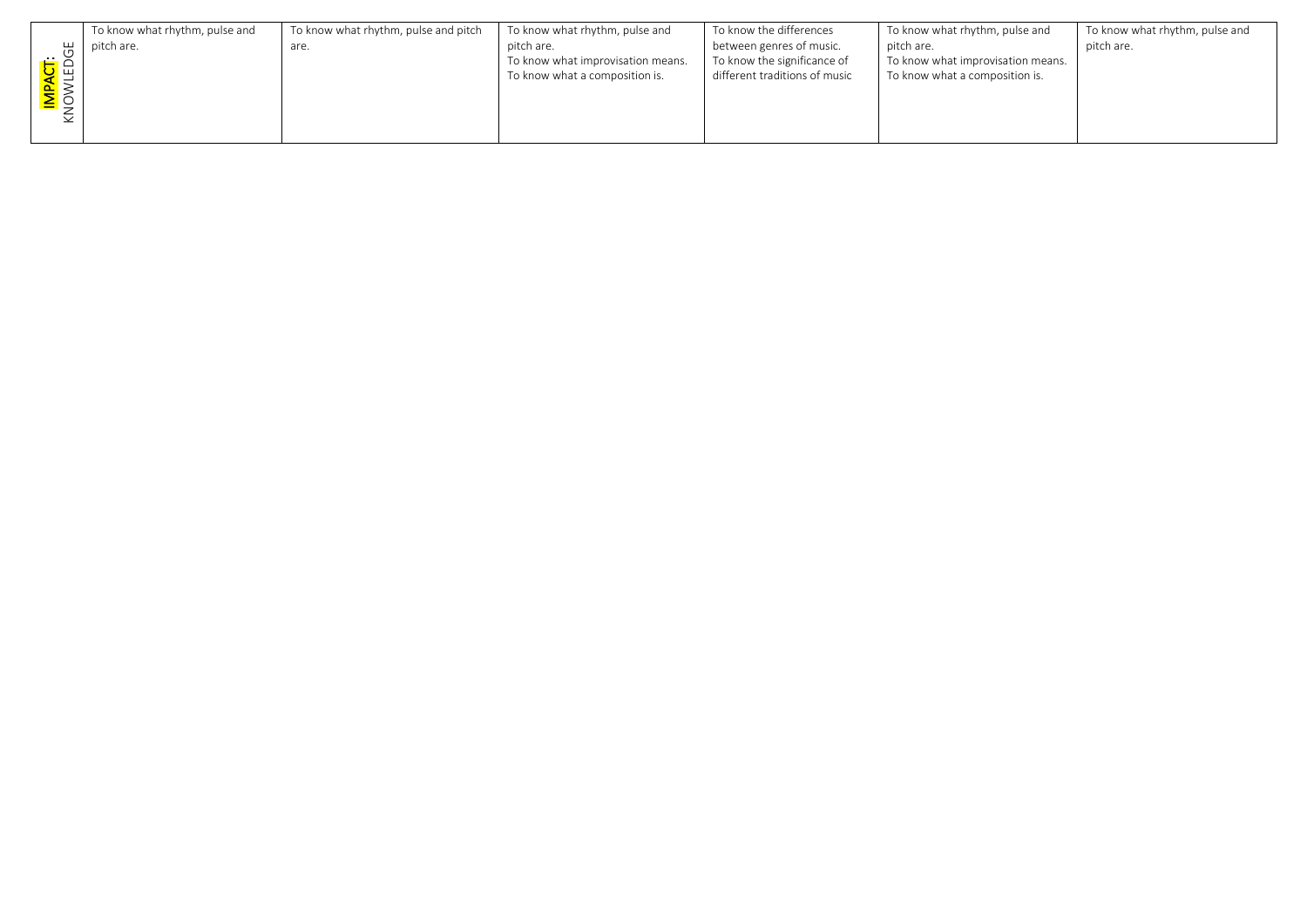|                                                 | <b>Y5</b>                                                                                                                                                                                                                                                                                                                                                                                                                                                                                                                                                                                                                                                                                                                                                                                                                                                                                                                                                                                                                                                                                                                                                                                                                                                         | Y <sub>5</sub>                                                                                                                                                                                                                                                                                                                                                                                                                                                                                                                                                                                                                                                                                                                                                                                                                                                                                                                                                                                          | Y <sub>5</sub>                                                                                                                                                                                                                                                                                                                                                                                                                                                                                                                                                                                                                                                                                                                                                                                                                                                                                                                                                                                                                                                                                                                                                                                                                                                                                                                                                                                                                                                                                                                            | <b>Y5</b>                                                                                                                                                                                                                                                                                                                                                                                                                                                                                                                                                                                                                                                                                                                                                                                                                                                                                                                                                                                                                                                                                                                                                                                                                                                                                                                                                                                                                                                                                                                                                                                            | Y <sub>5</sub>                                                                                                                                                                                                                                                                                                                                                                                                                                                                                                                                                                                                                                                                                                                                                                                                                                                                                                                                                                                                                                                                                                                                                                            | <b>Y5</b>                                                                                                                                                                                                                                                                                                                                                                                                                                                                                                                                                                                                                                                                                                                                                                                                                                                                                                                                                                                                                                                                                                                                                                                                                                                                                                                                                                                                                                                                                                                                                                                            |
|-------------------------------------------------|-------------------------------------------------------------------------------------------------------------------------------------------------------------------------------------------------------------------------------------------------------------------------------------------------------------------------------------------------------------------------------------------------------------------------------------------------------------------------------------------------------------------------------------------------------------------------------------------------------------------------------------------------------------------------------------------------------------------------------------------------------------------------------------------------------------------------------------------------------------------------------------------------------------------------------------------------------------------------------------------------------------------------------------------------------------------------------------------------------------------------------------------------------------------------------------------------------------------------------------------------------------------|---------------------------------------------------------------------------------------------------------------------------------------------------------------------------------------------------------------------------------------------------------------------------------------------------------------------------------------------------------------------------------------------------------------------------------------------------------------------------------------------------------------------------------------------------------------------------------------------------------------------------------------------------------------------------------------------------------------------------------------------------------------------------------------------------------------------------------------------------------------------------------------------------------------------------------------------------------------------------------------------------------|-------------------------------------------------------------------------------------------------------------------------------------------------------------------------------------------------------------------------------------------------------------------------------------------------------------------------------------------------------------------------------------------------------------------------------------------------------------------------------------------------------------------------------------------------------------------------------------------------------------------------------------------------------------------------------------------------------------------------------------------------------------------------------------------------------------------------------------------------------------------------------------------------------------------------------------------------------------------------------------------------------------------------------------------------------------------------------------------------------------------------------------------------------------------------------------------------------------------------------------------------------------------------------------------------------------------------------------------------------------------------------------------------------------------------------------------------------------------------------------------------------------------------------------------|------------------------------------------------------------------------------------------------------------------------------------------------------------------------------------------------------------------------------------------------------------------------------------------------------------------------------------------------------------------------------------------------------------------------------------------------------------------------------------------------------------------------------------------------------------------------------------------------------------------------------------------------------------------------------------------------------------------------------------------------------------------------------------------------------------------------------------------------------------------------------------------------------------------------------------------------------------------------------------------------------------------------------------------------------------------------------------------------------------------------------------------------------------------------------------------------------------------------------------------------------------------------------------------------------------------------------------------------------------------------------------------------------------------------------------------------------------------------------------------------------------------------------------------------------------------------------------------------------|-------------------------------------------------------------------------------------------------------------------------------------------------------------------------------------------------------------------------------------------------------------------------------------------------------------------------------------------------------------------------------------------------------------------------------------------------------------------------------------------------------------------------------------------------------------------------------------------------------------------------------------------------------------------------------------------------------------------------------------------------------------------------------------------------------------------------------------------------------------------------------------------------------------------------------------------------------------------------------------------------------------------------------------------------------------------------------------------------------------------------------------------------------------------------------------------|------------------------------------------------------------------------------------------------------------------------------------------------------------------------------------------------------------------------------------------------------------------------------------------------------------------------------------------------------------------------------------------------------------------------------------------------------------------------------------------------------------------------------------------------------------------------------------------------------------------------------------------------------------------------------------------------------------------------------------------------------------------------------------------------------------------------------------------------------------------------------------------------------------------------------------------------------------------------------------------------------------------------------------------------------------------------------------------------------------------------------------------------------------------------------------------------------------------------------------------------------------------------------------------------------------------------------------------------------------------------------------------------------------------------------------------------------------------------------------------------------------------------------------------------------------------------------------------------------|
| <b>Skills</b><br>PSHEe<br><b>MPLEMENTATION:</b> | • I can face new challenges positively and<br>know how to set personal goals<br>• I understand my rights and<br>responsibilities as a British citizen<br>• I understand my rights and<br>responsibilities as a British citizen and as<br>a member of my school<br>• I can make choices about my own<br>behaviour because I understand how<br>rewards and consequences feel<br>• I understand how an individual's behaviour<br>can impact on a group<br>• I understand how democracy and having a<br>voice benefits the school community and<br>know how to participate in this<br>• I can identify my goals for this year,<br>understand my fears and worries about<br>the future and know how to express them<br>• I know that there are universal rights for<br>all children but for many children these<br>rights are not met<br>• I understand that my actions affect other<br>people locally and globally<br>• I can make choices about my own<br>behaviour because I understand how<br>rewards and consequences feel and I<br>understand how these relate to my rights<br>and responsibilities<br>• I understand how an individual's behaviour<br>can impact on a group<br>· I understand how democracy and having a<br>voice benefits the school community | I understand that<br>$\bullet$<br>cultural differences<br>sometimes cause<br>conflict<br>I understand what<br>racism is<br>I understand how<br>rumour-spreading and<br>name-calling can be<br>bullying behaviours<br>I can explain the<br>$\bullet$<br>difference between<br>direct and indirect<br>types of bullying<br>I can compare my life<br>with people in the<br>developing world<br>I can understand a<br>different culture from<br>my own<br><b>Y6</b><br>• I understand there are<br>different perceptions<br>about what normal means<br>• I understand how being<br>different could affect<br>someone's life<br>• I can explain some of the<br>ways in which one person<br>or a group can have<br>power over another<br>• I know some of the<br>reasons why people use<br>bullying behaviours<br>• I can give examples of<br>people with disabilities<br>who lead amazing lives<br>• I can explain ways in<br>which difference can be<br>a source of conflict and a<br>cause for celebration | I understand that I will need<br>$\bullet$<br>money to help me achieve<br>some of my dreams<br>I know about a range of jobs<br>$\bullet$<br>carried out by people I know<br>and have explored how much<br>people earn in different jobs<br>I can identify a job I would<br>$\bullet$<br>like to do when I grow up and<br>understand what motivates<br>me and what I need to do to<br>achieve it<br>I can describe the dreams<br>and goals of young people in a<br>culture different to mine<br>I understand that<br>$\bullet$<br>communicating with someone<br>in a different culture means<br>we can learn from each other<br>and I can identify a range of<br>ways that we could support<br>each other<br>I can encourage my peers to<br>support young people here<br>and abroad to meet their<br>aspirations, and suggest ways<br>we might do this, e.g. through<br>sponsorship<br>У6<br>• I know my learning strengths<br>and can set challenging but<br>realistic goals for myself<br>• I can work out the learning<br>steps I need to take to reach<br>my goal and understand how to<br>motivate myself to work on<br>these<br>• I can identify problems in the<br>world that concern me and talk<br>to other people about them<br>. I can work with other people to<br>help make the world a better<br>place<br>• I can describe some ways in<br>which I can work with other<br>people to help make the world a<br>better place<br>• I know what some people in my<br>class like or admire about me<br>and can accept their praise | I know the health risks of<br>smoking and can tell you<br>how tobacco affects the<br>lungs, liver and heart.<br>I know some of the risks<br>$\bullet$<br>with misusing alcohol,<br>including anti-social<br>behaviour, and how it<br>affects the liver and heart<br>I know and can put into<br>$\bullet$<br>practice basic emergency<br>aid procedures (including<br>recovery position) and know<br>how to get help in<br>emergency situations<br>I understand how the<br>media, social media and<br>celebrity culture promotes<br>certain body types<br>I can describe the<br>$\bullet$<br>different roles food can<br>play in people's lives and<br>can explain how people can<br>develop eating problems<br>(disorders) relating to body<br>image pressures<br>I know what makes a<br>$\bullet$<br>healthy lifestyle including<br>healthy eating and the<br>choices I need to make to<br>be healthy and happy<br><b>Y6</b><br>• I can take responsibility for<br>my health and make choices<br>that benefit my health and<br>well-being<br>· I know about different types<br>of drugs and their uses and<br>their effects on the body<br>particularly the liver and<br>heart<br>• I understand that some<br>people can be exploited and<br>made to do things that are<br>against the law<br>• I know why some people join<br>gangs and the risks this<br>involves<br>• I understand what it means<br>to be emotionally well and can<br>explore people's attitudes<br>towards mental health/illness<br>• I can recognise stress and<br>the triggers that cause this<br>and I understand how stress | I have an accurate picture of<br>$\bullet$<br>who I am as a person in terms<br>of my characteristics and<br>personal qualities<br>I understand that belonging<br>$\bullet$<br>to an online community can<br>have positive and negative<br>consequences<br>I understand there are<br>rights and responsibilities in<br>an online community or social<br>network<br>I know there are rights and<br>responsibilities when playing<br>a game online<br>I can recognise when I am<br>spending too much time using<br>devices (screen time)<br>I can explain how to stay<br>$\bullet$<br>safe when using technology<br>to communicate with my<br>friends<br><b>Y6</b><br>• I know that it is important to<br>take care of my mental health<br>• I know how to take care of my<br>mental health<br>• I understand that there are<br>different stages of grief and<br>that there are different types<br>of loss that cause people to<br>grieve<br>• I can recognise when people are<br>trying to gain power or control<br>• I can judge whether something<br>online is safe and helpful for<br>me<br>• I can use technology positively<br>and safely to communicate with<br>my friends and family | I am aware of my own self-<br>image and how my body image<br>fits into that<br>I can explain how a girl's body<br>changes during puberty and<br>understand the importance of<br>looking after yourself<br>physically and emotionally<br>I can describe how boys' and<br>girls' bodies change during<br>puberty<br>I understand that sexual<br>intercourse can lead to<br>conception and that is how<br>babies are usually made I also<br>understand that sometimes<br>people need IVF to help them<br>have a baby<br>I can identify what I am<br>looking forward to about<br>becoming a teenager and<br>understand this brings<br>growing responsibilities (age<br>of consent)<br>I can identify what I am<br>looking forward to when I<br>move to my next class.<br><b>Y6</b><br>· I am aware of my own self-<br>image and how my body image<br>fits into that<br>• I can explain how girls' and boys'<br>bodies change during puberty<br>and understand the importance<br>of looking after yourself<br>physically and emotionally<br>· I can describe how a baby<br>develops from conception<br>through the nine months of<br>pregnancy, and how it is born<br>• I understand how being<br>physically attracted to someone<br>changes the nature of the<br>relationship and what that might<br>mean about having a<br>girlfriend/boyfriend<br>• I am aware of the importance of<br>a positive self-esteem and what<br>I can do to develop it<br>. I can identify what I am looking<br>forward to and what worries me<br>about the transition to<br>secondary school /or moving to<br>my next class |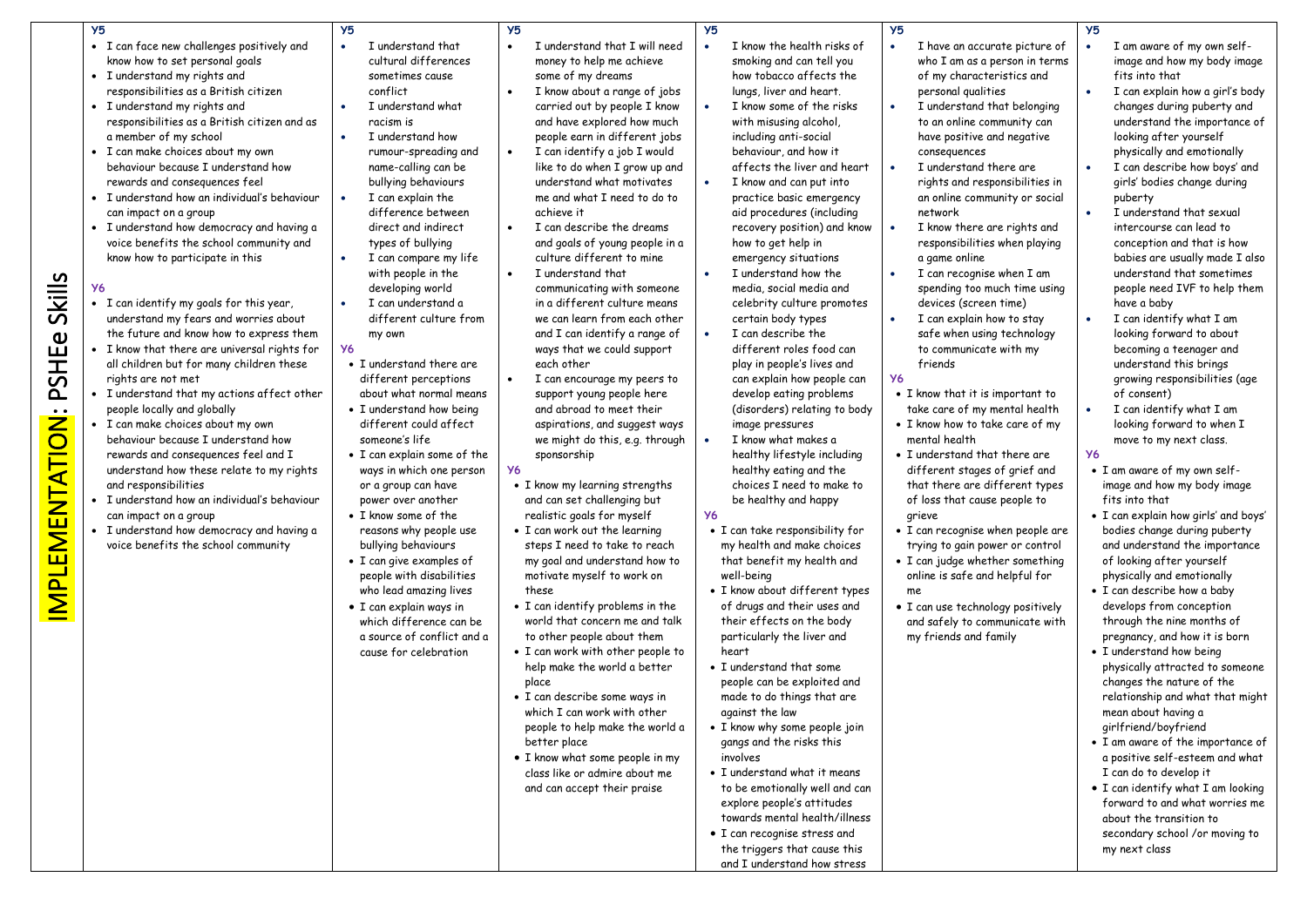|                                         |                                                                                                                                                                                                                                                                                                                                                                                                                                                                         |                                                                                                                                                                                                                                                                                                                                                                                                                                                                                                                                                                                                                                                                                                                                              |                                                                                                                                                                                                                                                                                                                                                                                                                                                                                                                                                                                                                                                                                                                             | can cause drug and alcohol<br>misuse.                                                                                                                                                                                                                                                                                                                                                                                                                                                                                      |                                                                                                                                                                                                                                                                                                                                                                                                                                                                                                                                              |                                                                                                                                                                                                                                                                                                                                                                                                                                                                                                                                                                                                                                                                    |
|-----------------------------------------|-------------------------------------------------------------------------------------------------------------------------------------------------------------------------------------------------------------------------------------------------------------------------------------------------------------------------------------------------------------------------------------------------------------------------------------------------------------------------|----------------------------------------------------------------------------------------------------------------------------------------------------------------------------------------------------------------------------------------------------------------------------------------------------------------------------------------------------------------------------------------------------------------------------------------------------------------------------------------------------------------------------------------------------------------------------------------------------------------------------------------------------------------------------------------------------------------------------------------------|-----------------------------------------------------------------------------------------------------------------------------------------------------------------------------------------------------------------------------------------------------------------------------------------------------------------------------------------------------------------------------------------------------------------------------------------------------------------------------------------------------------------------------------------------------------------------------------------------------------------------------------------------------------------------------------------------------------------------------|----------------------------------------------------------------------------------------------------------------------------------------------------------------------------------------------------------------------------------------------------------------------------------------------------------------------------------------------------------------------------------------------------------------------------------------------------------------------------------------------------------------------------|----------------------------------------------------------------------------------------------------------------------------------------------------------------------------------------------------------------------------------------------------------------------------------------------------------------------------------------------------------------------------------------------------------------------------------------------------------------------------------------------------------------------------------------------|--------------------------------------------------------------------------------------------------------------------------------------------------------------------------------------------------------------------------------------------------------------------------------------------------------------------------------------------------------------------------------------------------------------------------------------------------------------------------------------------------------------------------------------------------------------------------------------------------------------------------------------------------------------------|
| IMPACT: KNOWLEDGE<br>GAINED             | To know what my rights and<br>responsibilities are.<br>To know what British values are and<br>what it means to be a citizen.<br>To know how to set personal goals.<br>To know how democracy benefits the<br>school.<br>To know the universal rights for<br>children.                                                                                                                                                                                                    | To know the difference<br>between direct and<br>indirect bullying.<br>To know ways in which<br>differences can be<br>resolved peacefully.<br>To know that differences<br>should be celebrated.<br>To know what empathy<br>means.                                                                                                                                                                                                                                                                                                                                                                                                                                                                                                             | To know that children around<br>the world have different<br>dreams and goals.<br>To know ways that I can help<br>to improve my home life,<br>school life and the lives of<br>others.<br>To know ways that I can make<br>a difference to the world.                                                                                                                                                                                                                                                                                                                                                                                                                                                                          | To know that a balanced diet<br>is required for health and<br>wellbeing.<br>To know the impact of a poor<br>diet.<br>To know that some people<br>suffer with body image<br>problems.<br>To know the laws<br>surrounding alcohol.<br>To know the impact of<br>alcohol.                                                                                                                                                                                                                                                      | To know that I need to stay<br>safe when using social media.<br>To know that messages can be<br>misinterpreted when written<br>down.<br>To know that information that<br>I post online will never be<br>totally removed.                                                                                                                                                                                                                                                                                                                     | To know how boys and girls<br>bodies change during puberty.<br>To know how a baby in<br>conceived.<br>To know how a baby develops in<br>the womb.<br>To know how a baby is born.                                                                                                                                                                                                                                                                                                                                                                                                                                                                                   |
| Skills<br><b>MFL</b><br>IMPLEMENTATION: | Y <sub>5</sub><br>· Adapt known complex sentences to reflect a<br>variation in meaning<br>• Begin to use intonation to differentiate<br>between sentence types<br>Y6<br>• Engage in longer conversations, asking for<br>clarification when necessary<br>• Use pronunciation and intonation effectively<br>to accurately express meaning and engage<br>an audience<br>• Attempt to read a range of texts<br>independently, using different strategies to<br>make meaning | <b>Y5</b><br>• Create a short piece for<br>presentation to an audience<br>• Learn a song or poem using<br>the written text for support<br>• Read aloud and understand<br>a short text containing<br>mostly familiar language,<br>using fairly accurate<br>pronunciation<br><b>Y6</b><br>• Understand longer and<br>more challenging texts on a<br>range of topic areas,<br>recognising some details<br>and opinions heard<br>• Create his/her own<br>sentences using knowledge<br>of basic sentence structure<br>• Use pronunciation and<br>intonation effectively to<br>accurately express meaning<br>and engage an audience<br>• Read aloud and understand<br>a short text containing<br>unfamiliar words, using<br>accurate pronunciation | <b>Y5</b><br>• Write phrases and some simple<br>sentences from memory and write<br>a short text such as an email with<br>support from a word/phrase bank<br>• Use a wide range of adjectives to<br>describe people and things, and<br>use different verbs to describe<br>actions<br>• Understand how to make changes<br>to an adjective in order for it to<br>'agree' with the relevant noun<br><b>Y6</b><br>• Select appropriate adjectives to<br>describe a range of things, people<br>and places and appropriate verbs<br>to describe actions<br>• Begin to use some adverbs<br>• Create his/her own sentences<br>using knowledge of basic sentence<br>structure<br>• Understand how to use some<br>adverbs in sentences | <b>Y5</b><br>· Gain an overall understanding<br>of an extended spoken text<br>which includes some familiar<br>language, for example<br>summarising in English the key<br>points of what he/she has heard<br>in the target language<br>• Take part in conversations and<br>express simple opinions giving<br>reasons<br><b>Y6</b><br>• Understand longer and more<br>challenging texts on a range of<br>topic areas, recognising some<br>details and opinions heard<br>• Understand how to use some<br>adverbs in sentences | <b>Y5</b><br>• Know how to conjugate some<br>high frequency verbs<br>• Adapt sentences to form negative<br>sentences and begin to form<br>questions<br>· Identify different ways to spell key<br>sounds, and select the correct<br>spelling of a familiar word<br><b>Y6</b><br>• Have an awareness of similarities<br>and differences in grammar<br>between different languages<br>• Know how to conjugate a range<br>of high frequency verbs<br>• Apply knowledge of phonemes<br>and spelling to attempt the<br>reading of unfamiliar words | <b>Y5</b><br>• Know how to conjugate some high<br>frequency verbs<br>· Use dictionaries to extend<br>vocabulary on a given topic and<br>develop his/her ability to use<br>different strategies to work out the<br>meaning of unfamiliar words<br><b>Y6</b><br>• Know how to conjugate some high<br>frequency verbs<br>• Write a range of phrases and<br>sentences from memory and adapt<br>them to write his/her own<br>sentences on a similar topic<br>• Create his/her own sentences<br>using knowledge of basic sentence<br>structure<br>• Use vocabulary learnt from<br>reading in different contexts and<br>use dictionaries to find a wide<br>range of words |
| KNOWLEDGE<br>IMPACT:                    | To know French words to use to describe<br>myself and others.<br>To know French words related to telling the<br>time.                                                                                                                                                                                                                                                                                                                                                   | To know French words for<br>school and objects and<br>subjects in schools.<br>To know French words to<br>describe Christmas traditions<br>and the Christmas story.                                                                                                                                                                                                                                                                                                                                                                                                                                                                                                                                                                           | To know French words to describe<br>and name animals.<br>To know French words to name and<br>describe daily routines.                                                                                                                                                                                                                                                                                                                                                                                                                                                                                                                                                                                                       | To know French words to give<br>information about the place that I<br>live.<br>To know French words to give<br>geographical information about<br>the place I live.                                                                                                                                                                                                                                                                                                                                                         | To know the difference between<br>masculine and feminine words in<br>French.<br>To know how to changes nouns<br>into plurals in French.                                                                                                                                                                                                                                                                                                                                                                                                      | To know how French tradition<br>influences life around the world.<br>To know which countries around<br>the world speak French.                                                                                                                                                                                                                                                                                                                                                                                                                                                                                                                                     |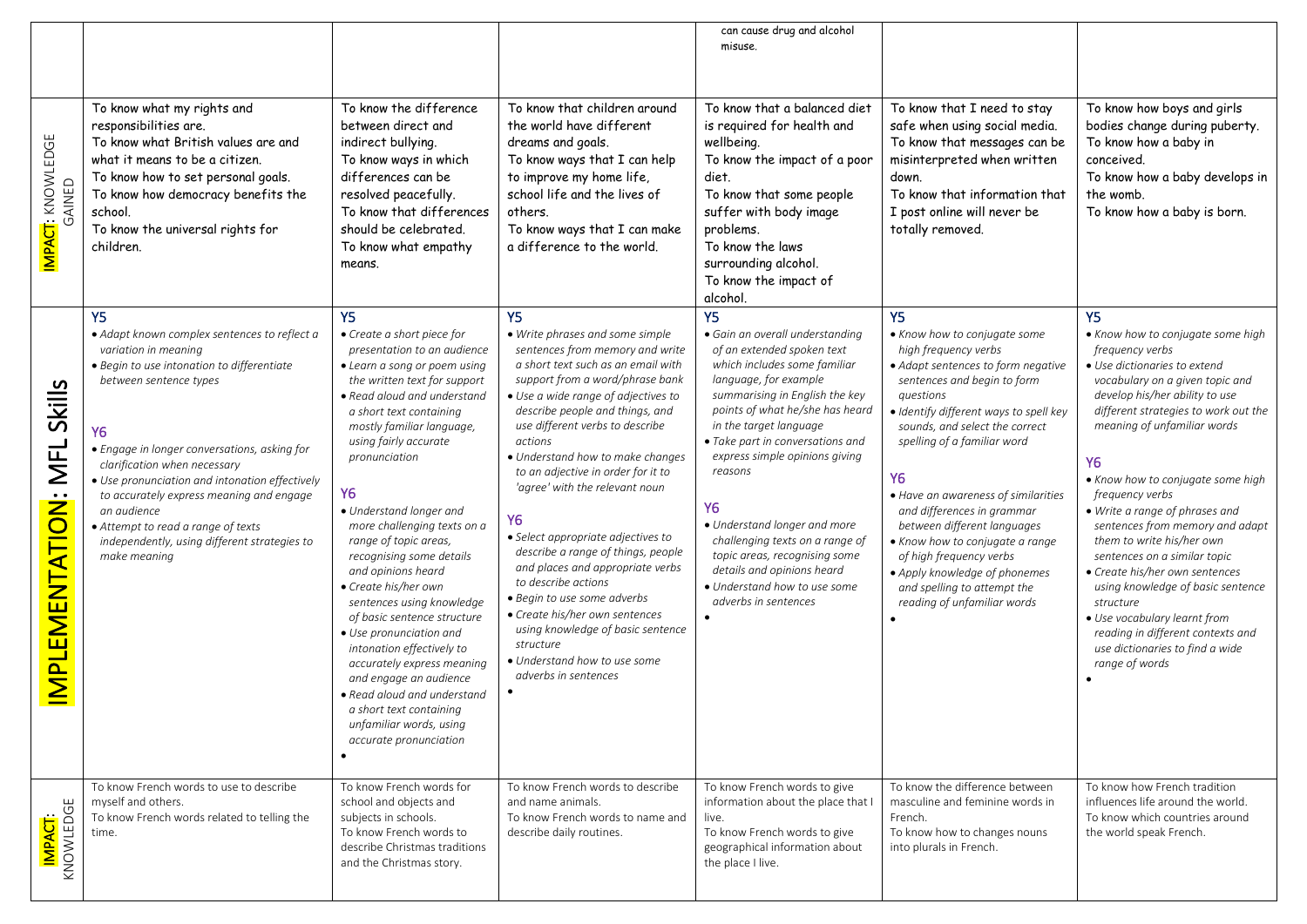|                                      | <b>Hockey skills</b>                                                                                                                                                                                                                                                                                                                                                                                                                                                              | Dance skills                                                                                                                                                                                                                                                          | <b>Gymnastic Skills</b>                                                                                                                                                                                                                                                                                                                                                                                                                                                                                                                                                                                                                                                                                                                                                                                                                                                                                                          | Dance skills                                                                                                                                                                                                                                                                                                                                                               | <b>Rounders skills</b>                                                                                                                                                                                                                                                                                                                                                                                                                                                                                       | <b>Athletics skills</b>                                                                                                                                                                                                                                                                                                                                                                                                                                                          |
|--------------------------------------|-----------------------------------------------------------------------------------------------------------------------------------------------------------------------------------------------------------------------------------------------------------------------------------------------------------------------------------------------------------------------------------------------------------------------------------------------------------------------------------|-----------------------------------------------------------------------------------------------------------------------------------------------------------------------------------------------------------------------------------------------------------------------|----------------------------------------------------------------------------------------------------------------------------------------------------------------------------------------------------------------------------------------------------------------------------------------------------------------------------------------------------------------------------------------------------------------------------------------------------------------------------------------------------------------------------------------------------------------------------------------------------------------------------------------------------------------------------------------------------------------------------------------------------------------------------------------------------------------------------------------------------------------------------------------------------------------------------------|----------------------------------------------------------------------------------------------------------------------------------------------------------------------------------------------------------------------------------------------------------------------------------------------------------------------------------------------------------------------------|--------------------------------------------------------------------------------------------------------------------------------------------------------------------------------------------------------------------------------------------------------------------------------------------------------------------------------------------------------------------------------------------------------------------------------------------------------------------------------------------------------------|----------------------------------------------------------------------------------------------------------------------------------------------------------------------------------------------------------------------------------------------------------------------------------------------------------------------------------------------------------------------------------------------------------------------------------------------------------------------------------|
| Skills<br>E<br><b>MPLEMENTATION:</b> | • Children will understand the different<br>parts of their stick beginning to be<br>able to link different skills to that part<br>of the foot,<br>• To gain an understanding on<br>shooting to be able to have the<br>correct technique aiming to find the<br>space in the goal as well as getting<br>the technique right.<br>• Children will have an understanding<br>on the rules of hockey and know to<br>play successfully in a team showing<br>cooperation and sportsmanship | · Identify different levels of<br>performance and use subject<br>specific vocabulary<br>• Perform a sequence of one<br>footed leaps<br>• When performing in an activity,<br>draw upon previous knowledge<br>and experiences of tactics,<br>strategies and composition | • Children will look at balancing<br>and exploring various body parts<br>to balance on, looking and<br>identifying points and patches<br>and creating balances combining<br>the two, they will have an<br>understanding on the difference<br>what will happen if I change my<br>balances how can they link from<br>ne to the other or how can I link<br>them at the same time?.<br>• To understand ways of travelling<br>what directions can we use can<br>we roll jump crawl? Exploring a<br>range of travelling techniques<br>and linking this back to their<br>balances putting together a<br>small sequence, can we link<br>these back to our balances or<br>rolls.<br>• To confidently perform<br>gymnastic rolls showing<br>technique and following<br>teaching points being able to<br>add cannon and mirroring<br>together and put into a small<br>routine. Being able to link these<br>back to balances and travelling. | • Consider how specific aspects<br>of an activity or performance<br>can influence the outcome<br>and suggest the best possible<br>strategy<br>• When planning activities and<br>actions, take into account a<br>range of strategies, tactics<br>and routes to success,<br>considering his/her strengths<br>and weaknesses and the<br>strengths and weaknesses of<br>others | • I can safely hold a bat and<br>understand the swinging<br>motion.<br>• I can start to link other skills<br>previously learnt and put them<br>into practice.<br>• I can begin to make links about<br>my batting and being strategic<br>on the shots played. Throwing<br>with accuracy aiming for the<br>target required.<br>• I can have an understanding on<br>the rules of different striking and<br>fielding games how can I make<br>successful decisions which result<br>in success for me and my team. | • I can identify in myself and others<br>what makes a good runner I can<br>show technique and<br>understanding on how to<br>improve my performance.<br>• Show technique while throwing a<br>javelin and identify what I need<br>to do improve performance. How<br>can I help others to find success.<br>Taking both positives and areas<br>for improvement.<br>• I understand how to be safe<br>while carrying and throwing a<br>javelin being mindful of others in<br>my class. |
| I <mark>mpact</mark> :<br>Knowledge  | To know ways of holding a hockey stick<br>correctly in order to perform different<br>tasks.<br>To know the importance of working as a<br>team.<br>To know a range of shooting<br>techniques.                                                                                                                                                                                                                                                                                      | To know a range of dance moves<br>suitable for a range of music types.<br>To know how music can influence<br>movements.<br>To know ways of evaluating<br>performances.                                                                                                | To know ways of travelling and<br>ways of linking these together.<br>To know a range of rolls, balances<br>and techniques.<br>To know the terms cannon, unison<br>and mirroring.                                                                                                                                                                                                                                                                                                                                                                                                                                                                                                                                                                                                                                                                                                                                                 | To know that combining<br>movements creates a technical<br>piece.<br>To know that emotions can be<br>reflected through dance.                                                                                                                                                                                                                                              | To know ways of holding a<br>rounders bat and using it for<br>different strokes.<br>To know techniques for catching<br>and throwing accurately.                                                                                                                                                                                                                                                                                                                                                              | To know ways of effectively<br>evaluating mine and others'<br>performances.<br>To know that I can link knowledge<br>from throwing and catching in other<br>sports to javelin.                                                                                                                                                                                                                                                                                                    |